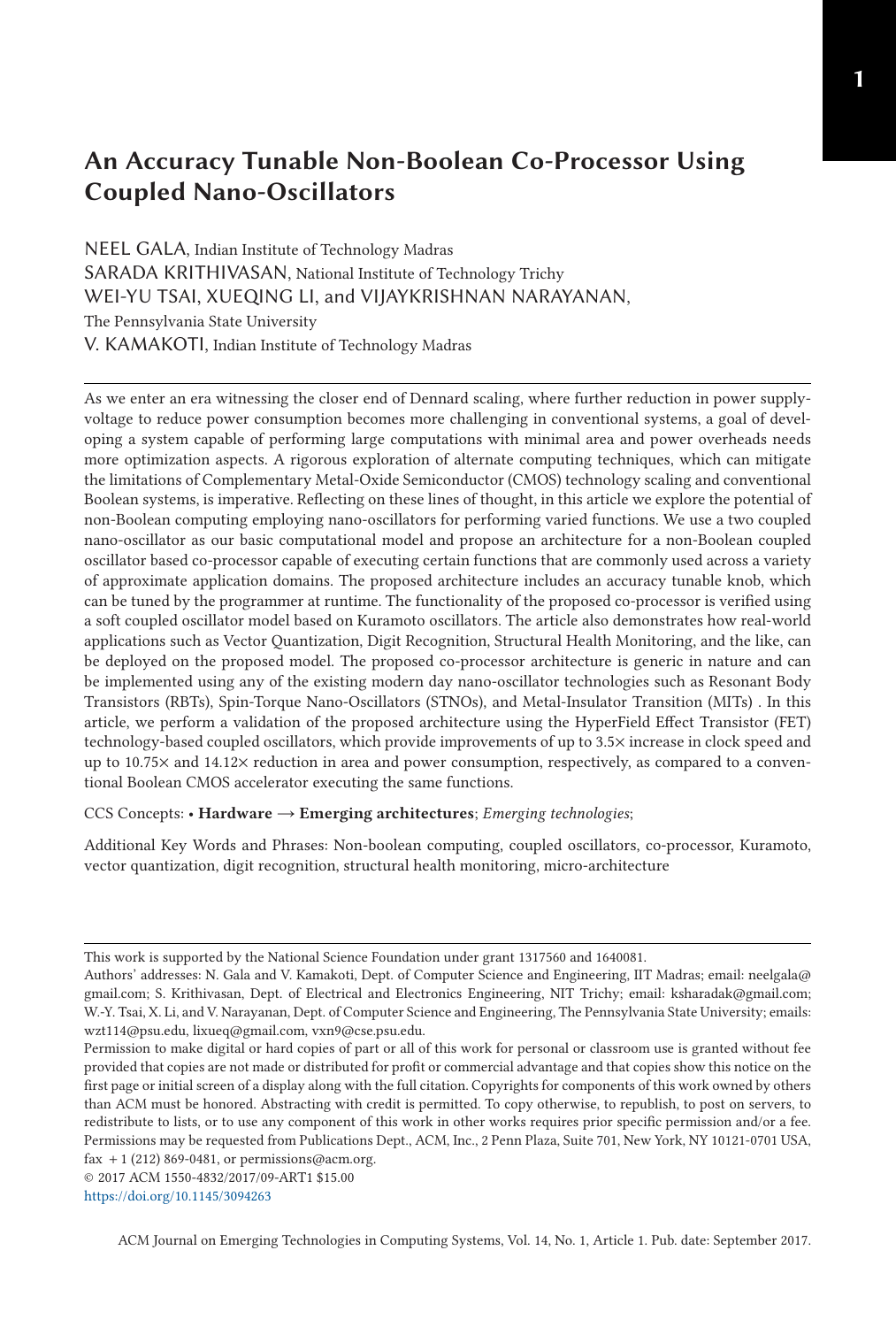### ACM Reference format:

Neel Gala, Sarada Krithivasan, Wei-Yu Tsai, Xueqing Li, Vijaykrishnan Narayanan, and V. Kamakoti. An Accuracy Tunable Non-Boolean Co-Processor Using Coupled Nano-Oscillators. J. Emerg. Technol. Comput. Syst. 14, 1, Article 1 (September 2017), 28 pages. https://doi.org/10.1145/3094263

# 1 INTRODUCTION

Power consumption is directly proportional to both the performance of a chip and its functionality. Scaling of supply voltage and frequency are some of the common techniques employed to manage power in high-performance complex System-on-Chips (SoCs). However, the increase in static leakage power in Complementary Metal-Oxide Semiconductor (CMOS) devices has resulted in dealing with even greater challenges in the context of the classical or Dennard scaling (Dennard et al. 1974; Bohr 2007), thus making further reduction of supply voltage to reduce power consumption in conventional Boolean systems difficult. As a consequence, every progressive generation of CMOS technology has observed a consistent reduction in the net clock frequency increase over its previous generation. These limitations have led to high cooling costs in high-performance computing nodes and also driven a move to the multi-core era. Nonetheless, the inability to fit more cores within constrained power budgets has been projected to threaten even this new scaling paradigm (Esmaeilzadeh et al. 2011).

With the burst in mobile and hand-held computing devices such as smartphones, tablets, laptops, and so on, the nature of workloads (media processing, Digital Signal Processing (DSP) applications, image recognition, etc.) has observed a drastic deviation from conventional workloads. These workloads are known to be more context aware, have more natural interfaces, derive inputs directly from the analog world, and also share a common attribute that a precise answer at the output is not a necessity. To improve performance for such workloads, the industry has seen a renewal in domain-specific processing. This has led to an increased deployment of specialized accelerators/co-processors as part of general purpose computing systems (Kim et al. 2015; Price et al. 2014; Pham et al. 2012; Chen et al. 2014, 2015). Despite their benefits, these accelerators are limited to specific applications. Interestingly, the source of inputs for many of these applications is analog. These analog inputs are converted to digital and then processed. The question posed here is whether one can avoid this conversion and work directly on the analog inputs. If so, what would be the benefits in terms of power consumption and performance, the two big obstacles faced by CMOS technology. The rise of these challenges has led researchers to explore rigorously non-conventional devices beyond CMOS technology and also pursue alternate computing paradigms (Hoppensteadt and Izhikevich 1999; Nikonov et al. 2013; Narayanan et al. 2014). Along identical lines of thought, this article proposes a non-Boolean computing co-processor using coupled nano-oscillators.

Over the past years, nano-oscillator–based computing techniques (Roska et al. 2012; Shibata et al. 2012; Levitan et al. 2012; Csaba et al. 2012; Sharad et al. 2013) have earned significant recognition as an alternate computing paradigm. Prominent among them are spin torque oscillators and electrically coupled oscillator systems. These architectures believe in the notion of "let physics do the computing," and hence, map applications to physical phenomenon. This has led to significant performance, area, and power benefits (Shukla et al. 2014). One such class of architectures is the set of weakly-coupled oscillators (Shibata et al. 2012). In Shibata et al. (2012), it is empirically shown that an array of such oscillators, when coupled together with distinctly close initial states, tend to synchronize. These synchronized oscillatory systems pose associative computational capabilities (Datta et al. 2014; Roska and Rodríguez-Vázquez 2002) that find use in a variety of application domains such as brain-inspired computing, neural networks, image processing, and the like. The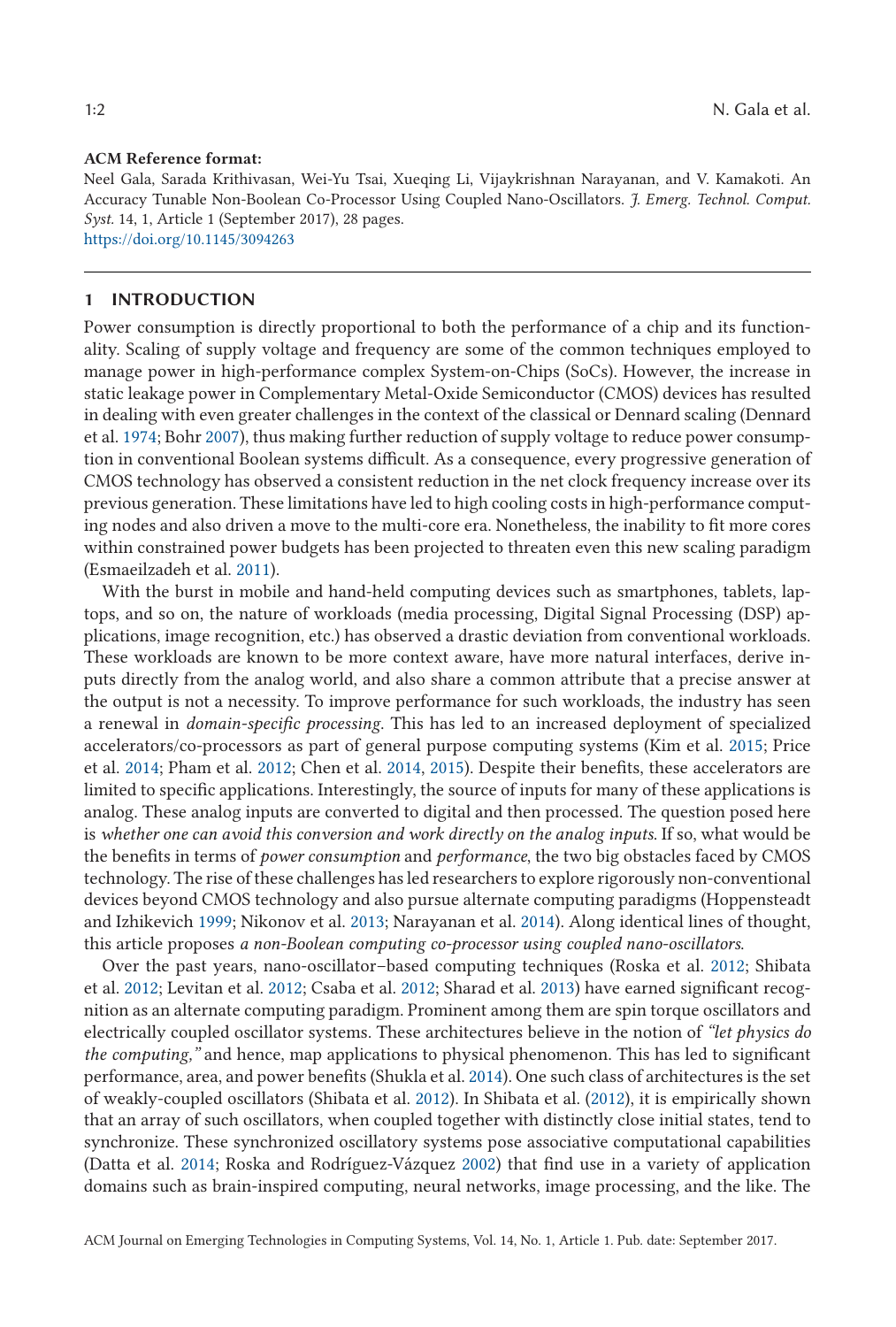

Fig. 1. (a) A generic coupled oscillator. (b) A pair of coupled oscillators with a read-out circuit to identify distance between input signals.  $V_A(t)$  and  $V_B(t)$  are tuned voltages corresponding to the input analog samples A and B.

image pixels, speech signals, and so on, from the analog world manifest themselves as voltages or currents that are supplied as inputs to the coupled oscillator circuits. Since these oscillator frameworks process the analog signals directly, the conversion from analog to digital domain is avoided. Additionally, the coupled oscillators can be implemented using only a few transistors, and therefore, the resulting circuit is not only compact in terms of area but also capable of working at a higher frequency while incurring lower power than its conventional Boolean counterparts.

Since the oscillators require the inputs to be within a certain range, the analog samples undergo necessary DC offsets, amplitude shrinking, and fine-tuning to map the sampled value to a unique voltage/current which can be directly applied to the coupled oscillator. Once the inputs with varying phases and frequencies are applied, the output of the coupled oscillator tries to settle down to a common phase or frequency. This process is known as synchronization and when a common phase or frequency is reached, the oscillator is said to be locked-in or synchronized. This locked-in mode is detected using peak detectors which assert a pulse when no more changes in phase or frequency are noticed at the output. A characteristic of coupled oscillators is the fact that the time taken for a coupled oscillator to reach locked-in mode is directly proportional to the difference in the phase or frequency of the inputs. This forms the basic computational model, which has been exploited in this article and explained with an example later in the text.

The Basic Computational Model: Figure 1(a) presents a generic coupled oscillator. Within each oscillator, there is a relaxation-oscillating signal, oscillating at the frequency positively correlated to the respective DC input voltage. In Figure 1(a),  $X$  and  $Y$  (numerical inputs) are represented by the DC voltages  $V_X$  and  $V_Y$ . The coupled oscillator block is composed of two voltage-controlled oscillators, fed with oscillating signals  $v_X(t)$  and  $v_Y(t)$ , each differing either in phase or frequency depending on the values of  $V_X$  and  $V_Y$ . The common output  $-v_Z(t)$  represents the coupled oscillating signal. This signal, over time, settles to a common frequency/phase. As noted earlier, the time required for the signal  $v_Z(t)$  to synchronize is directly proportional to the difference in the DC voltages  $V_X$  and  $V_Y$ . This property is exploited to perform different computations. As an example, consider two numerical samples A and B. Using appropriate tuning mechanisms (applying DC offset, shrinking amplitude, etc.), these samples are translated to DC signals  $V_A$  and  $V_B$ . Consider a base reference signal  $V_r$  that represents a reference numerical sample  $R$ . Now consider the setup in Figure 1(b) where two coupled oscillators are used. The top oscillator has the inputs  $V_A$  and  $V_r$ and the bottom oscillator has the inputs  $V_B$  and  $V_r$ . The top and bottom oscillators produce synchronized oscillating signals  $v_A(t)$  and  $v_B(t)$ , respectively. The read-out circuit reads these signals and, using appropriate peak-detectors and thresholding logic, identifies when each signal reaches synchronization (i.e., no more change in phase). The read-out circuit outputs the index of the oscillator that reaches synchronization first (0 for top and 1 for bottom) as well as the time taken by it to reach synchronization. If the time taken by the top oscillator to synchronize to  $v_A(t)$  is higher than the time taken by the bottom oscillator to reach  $v_B(t)$ , then the read-out circuit outputs a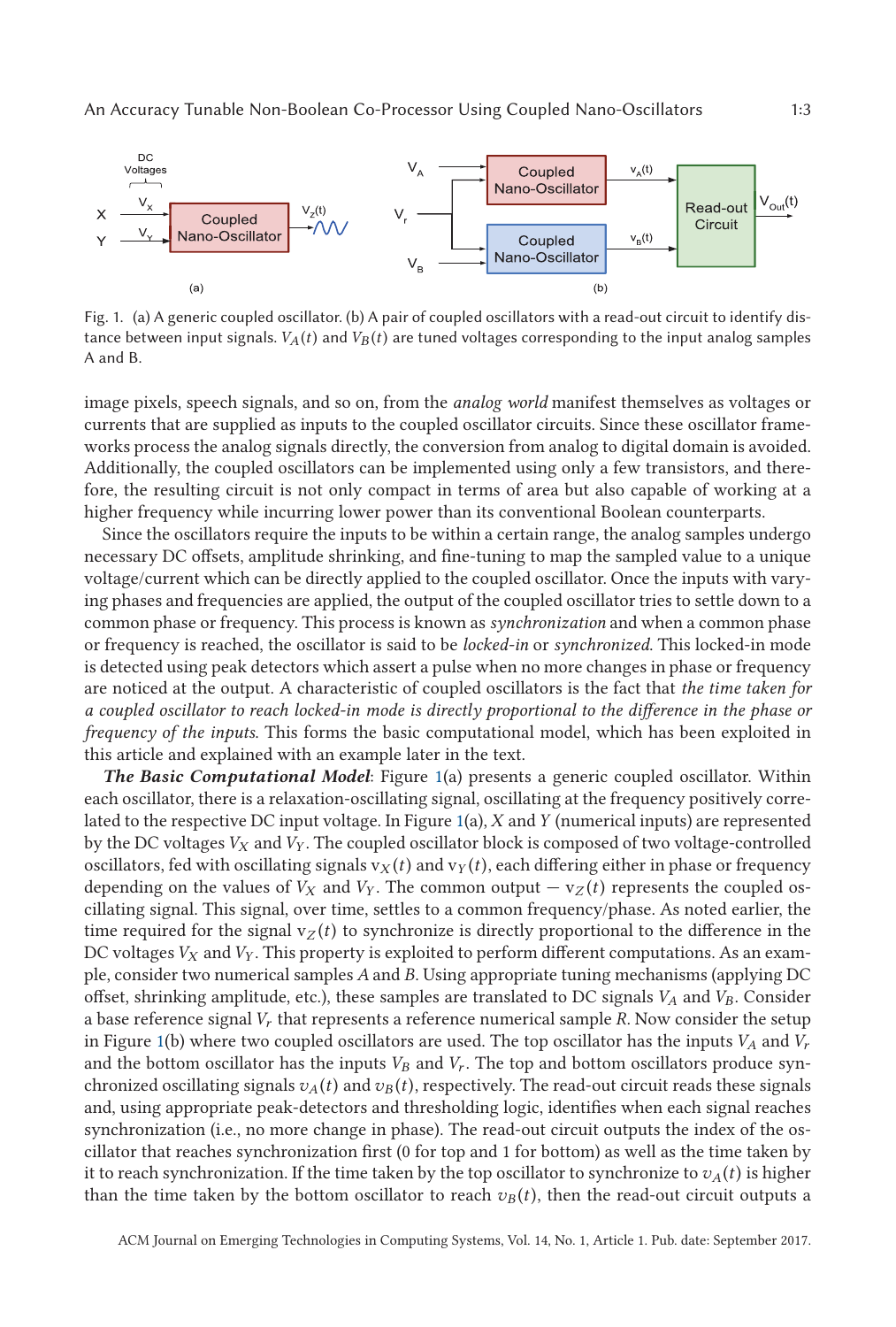1 indicating that  $A > B$ . Otherwise, the read-out circuit will output a 0 indicating  $B > A$ . Thus, by simply monitoring the synchronization times of the coupled oscillators, we can compare the samples A and B.

Many applications will need the actual value of the maximum analog signal in addition to the result of the comparison operation. This can be obtained by mapping the time required for synchronization by the oscillator to the frequency/phase of the input analog signal. The property that the time taken for synchronization is proportional to the phase/frequency difference of the input analog samples can be used to arrive at the required mapping function. Similar to how parameters of the CMOS standard cells are characterized by the foundry, the oscillator cells can also be characterized by the foundry yielding the mapping function. Since the inputs to the oscillators are bounded in value, the time taken for synchronization for various inputs will also be bounded. In this article, the feasibility of such a mapping is proved for the Kuramoto oscillator model (Chopra and Spong 2005). It is interesting to note that the aforementioned procedure obviates the need of an analog-to-digital conversion and has been highlighted in later sections.

Though a majority of the oscillator models proposed in literature have been optimized and proven to be stable and scalable in performing specific computations, most works have failed in providing a more generic architecture, which can employ such oscillatory systems in a coprocessor-like environment. This article makes an attempt at providing a generalized nanooscillator–based co-processor architecture that can execute certain functions that are commonly used across varied application domains. Following is a summary of the contributions of this article:

- (1) The article proposes a mechanism for realizing commonly employed computational functions using oscillator arrays in the context of approximate applications. It further uses a soft model based on Kuramoto oscillators to verify the correctness of the realization. These form the basic building blocks of the proposed co-processor. The different functions realized by these basic building blocks form the Instruction set of the co-processor. This work is novel and to the best of our knowledge, no work in the past has proposed such a generic oscillator-based co-processor.
- (2) The proposed architecture also provides a dynamic accuracy tunable knob that allows the programmer to change the accuracy of the outputs and gain benefits in runtime.
- (3) A set of real-world applications such as Vector quantization, Handwritten Digit Recognition, and Structural Health Monitoring are mapped onto the proposed co-processor architecture and the analysis of the tradeoff between accuracy and runtime is presented.
- (4) The article also addresses the steps and issues involved in validating the proposed architecture using the HyperField Effect Transistor (FET) oscillator technology and provides the benefits gained in terms of area, power, and speed as compared to a conventional Boolean logic-based accelerator.

The rest of the article is organized as follows. Section 2 highlights the related and past work. Section 3 presents an analysis of real-world applications leading to the identification of basic building blocks and thus the Instruction Set of the proposed co-processor architecture. Section 4 elaborates how each of the building blocks can be realized using oscillatory systems. It further proves the correctness of the realization by simulating the functionalities of the basic building blocks on a framework that uses a Kuramoto oscillator–based soft model. Section 5 elaborates how various applications can be mapped on to the proposed co-processor architecture. The methodology of implementing the proposed architecture using modern oscillator technologies such as HyperFET and the resulting benefits in area, speed, and power over corresponding Boolean CMOS-based implementations are presented in Sections 6 and 7. Section 8 concludes the article.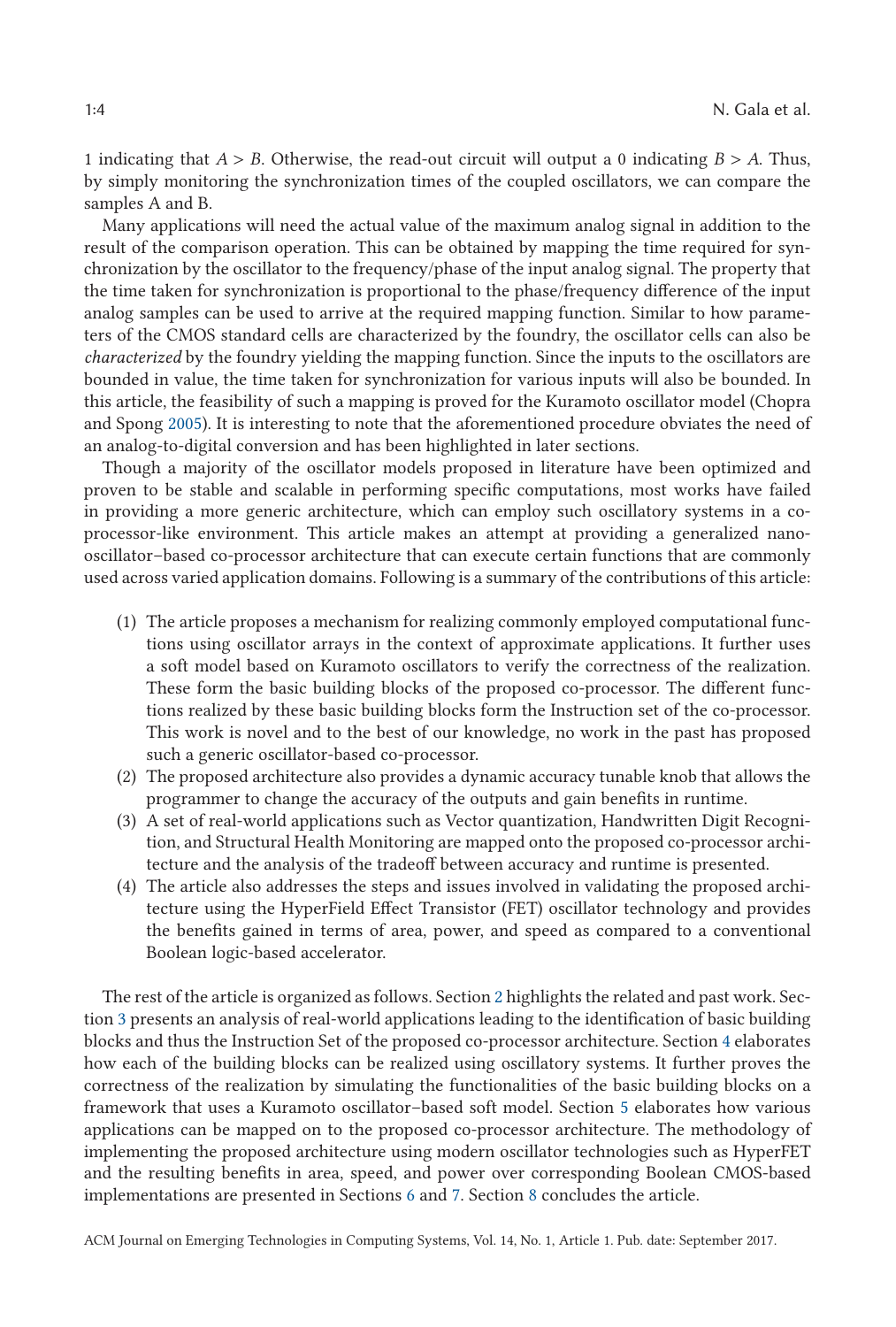### 2 RELATED WORK

This section presents a summary of oscillator-based solutions for real-world applications reported in literature followed by an account of practical realization of nano-oscillators.

### 2.1 Oscillator-Based Solutions

Several works in the past have exploited oscillator-based systems to perform a variety of computations. Specifically, efforts in employing coupled oscillator systems to perform certain special computations have gained significant attention.

Many physical phenomena found in basic sciences such as chemistry (Chopra and Spong 2005), physics (Bozis and Hadjidemetriou 1999), and biology (Winfree 1967) can be modeled as synchronization of coupled oscillators. Several software models involving complex mathematical analysis have been proposed to understand and mimic such phenomena. Some of these models have also been successfully applied to image analysis applications (Horn and Opher 1999; Liu and Wang 1999; Johnson 1994). A software model of neural oscillators performing image segmentation based on correlation has been explored in Wang and Terman [1997] and Chen and Wang [2002]. The authors of Kyamakya et al. (2010) have demonstrated the use of coupled oscillators as well as cellular neural networks to enhance the contrast of an image. Other image processing related tasks employing coupled oscillators can be found in Roska et al. (2012). Scientists have also found oscillatory behavior in the human nervous system and have attempted to build a similar system using conventional CMOS components such as ring oscillators, Phase Locked Loop (PLL)s, and the like. However, overcoming issues such as scalability in size, power, and area have always been a major task for such devices and applications.

# 2.2 Nano-Oscillators

The aforementioned issues in scalability have opened up avenues for researchers to explore new materials such as Nano-Electro-Mechanical Switching (NEMS) devices, Spin-Torque Nano-Oscillators (STNOs), and Metal-Insulator Transition (MITs) materials toward practical realization of oscillators. Motivated by the use of such oscillators for solving real-world applications, the possibility of coupling multiple oscillator systems in a controlled and programmable manner is also explored (Kaka et al. 2006).

Resonant Body Transistors (RBTs) are a type of NEMS device that is designed to use electrically transduced motion to modulate the current through the transistor (Weinstein and Bhave 2010). Coupling between RBTs is accomplished through feedback mechanisms leading to oscillating frequencies of 100MHz (Bartsch et al. 2012).

The operation of STNOs is based on the persistent interaction between electrical current in the presence of magnetic fields. This interaction leads to self-sustaining oscillatory changes in the resistance of the device (Csaba et al. 2012). For a given device, the frequency of oscillation is controlled by the DC current driving the device. Coupling in STNOs can be achieved in multiple ways - electrical coupling, magnetic coupling, interconnects, fluctuations in resistivity, and so on.

Oscillations achieved in several MIT-based devices (Yang et al. 2011) are very slow, making detection of synchronization extremely difficult.

Vanadium Dioxide ( $VO<sub>2</sub>$ )-based architectures are used for implementation of the oscillator pairs. These oscillators use an RC time constant model, whose simulations are based on real devices fabricated using  $VO<sub>2</sub>$  (Shukla et al. 2014). These devices are referred to as HyperFETs.

Prior works, especially in image processing, have focused on developing dedicated oscillatorbased systems targeted for only specific tasks of the algorithms (Narayanan et al. 2014). In contrast to such previous efforts, this work proposes a general oscillator-based co-processor architecture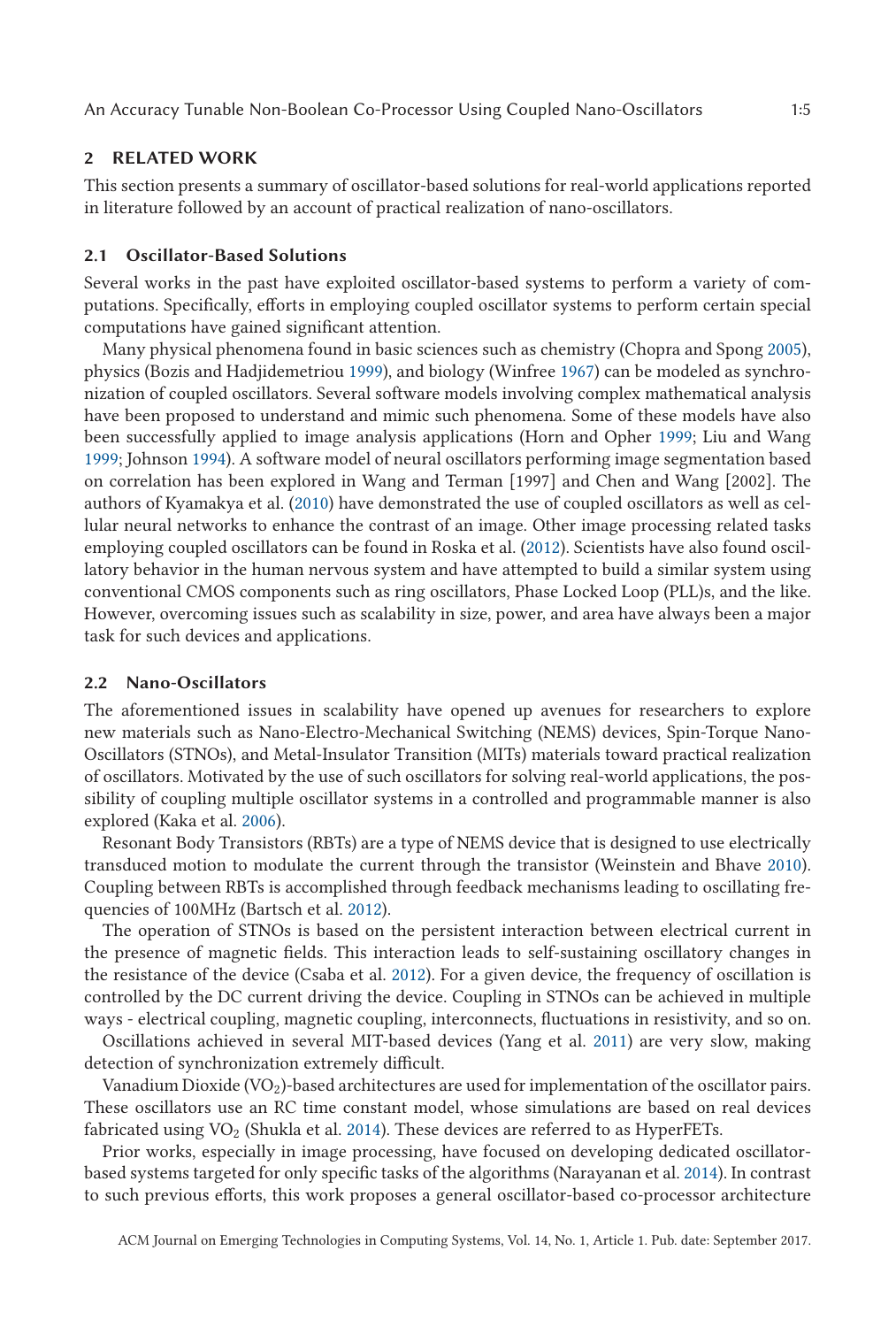| Applications                 | Algorithms          | Dominant Computations              |
|------------------------------|---------------------|------------------------------------|
| Eye Detection                | Vector Quantization | Distance and Degree of Match (DoM) |
| <b>Image Segmentation</b>    | k-means, K-medians  | Distance                           |
| Digit Recognition            | k-nearest Neighbors | Distance                           |
| Pitch Estimation             | Peak Detection      | Max & Sort                         |
| Speech Recognition           | Vector Quantization | Distance, Min and Max              |
| Structural Health Monitoring | Peak Detection      | Max and Sort                       |

Table 1. List of Applications and Algorithms That Are Often Accelerated Through Hardware

that realizes commonly found functions across a wide variety of applications. The main processor offloads these computations to the co-processor for efficient execution.

# 3 PROPOSED CO-PROCESSOR INSTRUCTION SET ARCHITECTURE

Recent work in Gubbi et al. (2013) has indicated the rising trend for Internet of Things (IoT) in the contemporary embedded systems market, specifically in hand-held and wearable gadgets. Devices employed at the data collection points for such applications often derive their inputs from the analog world (e.g., image, speech, text). Converting the analog signals to digital form and transmitting these massive amounts of data to the cloud server for further processing is often considered to be energy inefficient. This limitation has been overcome by including in-situ processing units in the form of specific co-processors and accelerators to perform preliminary computations at the data collection point and then transmit only the processed data to the server, thereby significantly reducing the amount of data transferred over the network. These co-processors/accelerators are aimed at being power and energy efficient. While several works in the past have met this constraint (i.e., being power/energy efficient), very few works have made a focused attempt in achieving this efficiency by working directly on the analog inputs, thereby avoiding the overheads of analog-todigital conversion (Narayanan et al. 2014).

Column 1 of Table 1 lists some of the current common applications found in today's designs that employ dedicated hardware (accelerators). The primary source of inputs for the majority of these applications is analog in nature, which gets translated to digital domain using A/D converters. Column 2 of the same table shows the algorithms employed by the respective applications. Column 3 of Table 1 presents the dominant computations involved in executing the respective algorithms. It should be noted here that Table 1 is in no way exhaustive and contains only a few representatives of the category of applications/algorithms being targeted in this article.

We shall briefly discuss on the algorithms mentioned in Table 1. Vector Quantization (VQ) is a lossy data compression technique employed by many real-world applications such as iris/eye detection (Kekre et al. 2010), speech recognition (Kekre et al. 2011), density estimation, and so on. The computation, at the core of VQ, involves finding the degree of match between a given input cluster and already available clusters. The k-nearest neighbor algorithm, which employs the distance computation kernel, is actively used in applications such as handwritten digit recognition (Babu et al. 2014) and image segmentation (Liu et al. 2008). Some applications related to speech and structural health monitoring of civil structures often deal with identifying the peak input from a given set of analog samples (Bakht and Mufti 2015). An important property of each of the applications listed in Table 1 is that they are inherently error-resilient in nature, i.e., these applications can tolerate some amount of error at their outputs or inputs without significant loss in quality of service. In fact, for such applications, computing a perfect solution is almost impossible and a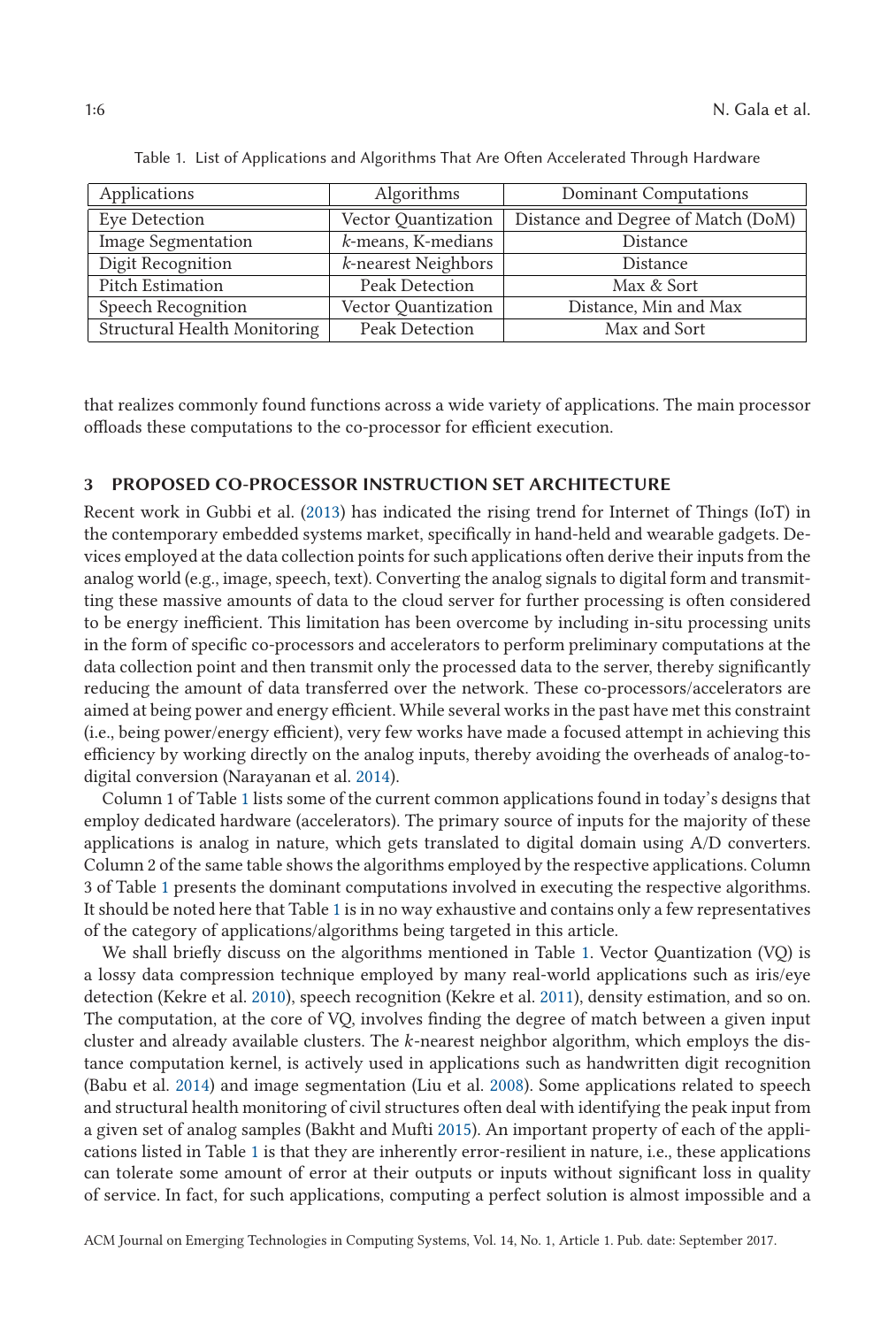

Fig. 2. (a) Proposed architecture of the oscillator-based co-processor. (b) A conventional CMOS accelerator.

near-perfect solution is acceptable. This notion or in-built error resiliency provides us leverage to design systems that can compute approximately leading to tolerable errors at the output.

Using the previously stated analysis and information, the following basic Instruction Set Architecture (ISA) of the co-processor is identified that can support the execution of the aforementioned algorithms/applications -

- $N^{th}$ -Distinct Min: To find the  $N^{th}$  distinct minimum among "K" input analog samples.
- $-N<sup>th</sup>$ -Distinct Max: To find the  $N<sup>th</sup>$  distinct maximum among "K" input analog samples.
- **—Degree of Match (V<sub>1</sub>, V<sub>2</sub>)**: For a given pair of vectors containing up to "K" analog samples  $(V_1, V_2)$ , to find the number of pairs of samples (elements) that are close to each other.
- —Sort(N, Ord): Depending on the Ord parameter, which can either be Increasing or Decreasing, this instruction outputs the first N smallest or largest samples, respectively, from a given input set of "K" analog samples.

The following sections describe how each of these instructions can be computed through coupled oscillators and how they can be employed in the field to execute an application. Since these oscillators directly work on analog samples, the analog-to-digital converters are no longer required, thus making the entire system more compact and energy efficient.

# 4 PROPOSED CO-PROCESSOR ARCHITECTURE

Figure 2(a) shows the block diagram of the proposed oscillator-based co-processor. The architecture primarily comprises an array of "K" coupled oscillators. These oscillators can either be phase coupled or frequency coupled. Figure 2(b) shows the conventional design where Analog to Digital Converter (ADC)s are used to convert the input Analog samples into the Digital domain, which is processed by a conventional CMOS accelerator/co-processor.

The latching circuitry will latch the analog signals either from the external analog sensors or from analog matching cells (Bui and Shibata 2008) to the respective oscillator inputs. At most, "K" pairs of analog signals (one pair per oscillator) can be latched. Based on the instruction to be executed, the global controller decides the assignments of the analog signal pairs to the oscillators.

The read-out circuitry, on the other hand, is responsible for collecting the outputs of the "K" oscillators and to execute the instruction using them. The global controller indicates to the read-out circuitry the instruction to be executed. A detailed diagram of the read-out circuitry is in Figure 3(a). It comprises  $-$  a  $Log(K)$ -counter, a K-input Winner Take All (WTA) circuit, a  $Log(K)$  value-register, a timer, a  $Log(K) \times K$ -bit memory array, and a  $Log(K)$  comparator. As seen in Figure 3(a), there are six inputs to the read-out circuitry, namely, Reset-counter, Write Value, Write Time-limit, AddrOut, Mux Input, and the K-oscillator outputs. These lines are driven by the global controller depending on the instruction being executed. It should also be noted that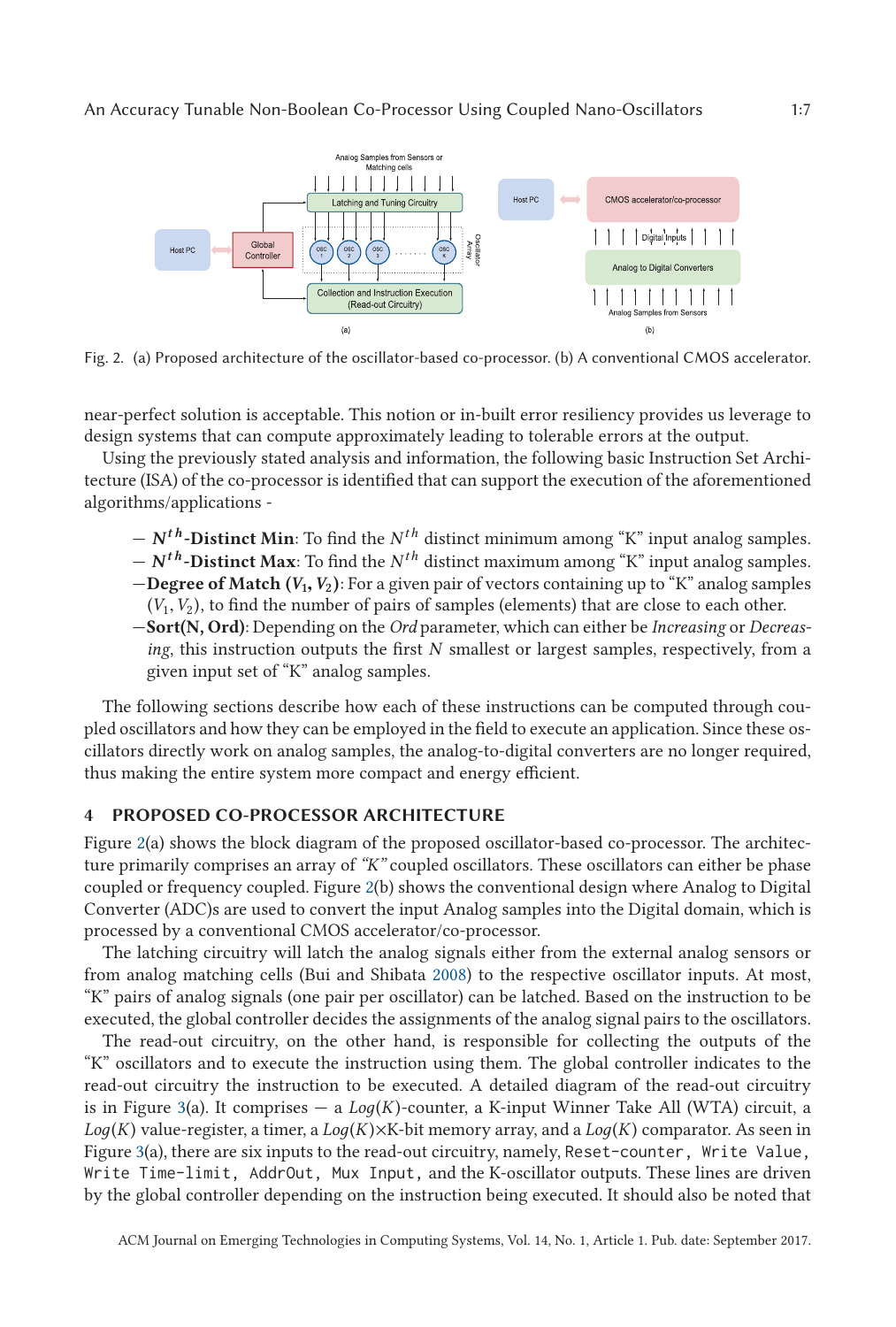

Fig. 3. (a) Overall block diagram of the read-out circuitry of the co-processor mentioned in Figure 2. (b) Modifications required to implement  $N^{th}$  Min/Max in the presence of duplicates.

the  $j^{th}$  oscillator output from the array drives the  $j^{th}$  input of the WTA circuit. There are four outputs from the read-out circuitry, namely, Output Status, Data Out, Execution Over, and Timer Value, which are read by the global controller. Table 2 provides the description of the functionality of each component of the read-out circuit.

# 4.1 Mapping Instructions to Architecture

In this section, we map each instruction on to the architecture described in the previous sections. Without loss of generality, we assume that the number of oscillators present in the array is K. This value can be defined at the time of design based on the application requirements. We also consider the fact that physical nano-oscillators work over only a certain input voltage range and thus assume that the input analog samples are bounded in value as well, i.e., each *input sample*  $\in$  $(a_{MIN}, a_{MAX})$ . This assumption also holds for many practical applications  $-$  e.g., pixel values are usually evaluated in the range (0,256).

4.1.1  $N^{th}$  - Distinct Max. Algorithm 1 explains the steps involved in performing the  $N^{th}$ -Distinct Max instruction on the co-processor using the read-out circuitry shown in Figure 3. In situations where multiple analog samples correspond to the same MAX value, the smaller index is returned by the read-out circuitry. Thus, Algorithm 1 returns the index of the  $N^{th}$ -Distinct Max.

Algorithm 1 can be used for other computations as well by setting different values to N. To find the maximum of all K samples, the value of N is set to 1. The median of a set of K samples can be found by setting N to K/2. In scenarios where the input set of samples is smaller than the available number of oscillators, the two inputs of the left-over oscillators are fed with extreme values  $a_{MIN}$  and  $a_{MAX}$ . This ensures that the left-over oscillators will be the last ones to synchronize. In the opposite situation (i.e., input samples  $> K$ ), the input set is divided into chunks of K-N. The N distinct maximal values of the first chunk are used again in the second chunk to find the new maximum. The  $N^{th}$  distinct maximum of the last chunk will provide the final result.

In scenarios where duplicates are present at the inputs, it may be more relevant to an application to find just the  $N^{th}$ -Max instead of the  $N^{th}$ -Distinct Max. In such a case, it is necessary to record all the oscillators, which shall synchronize simultaneously, and increment the counter by the value. This can be achieved by using a Match-Counting (MC) circuit instead of a WTA circuit as shown in Figure 3(b). This circuit counts the total number of oscillators that have synchronized at a particular instant and outputs this number on the signal Match Count, which is used to increment the counter.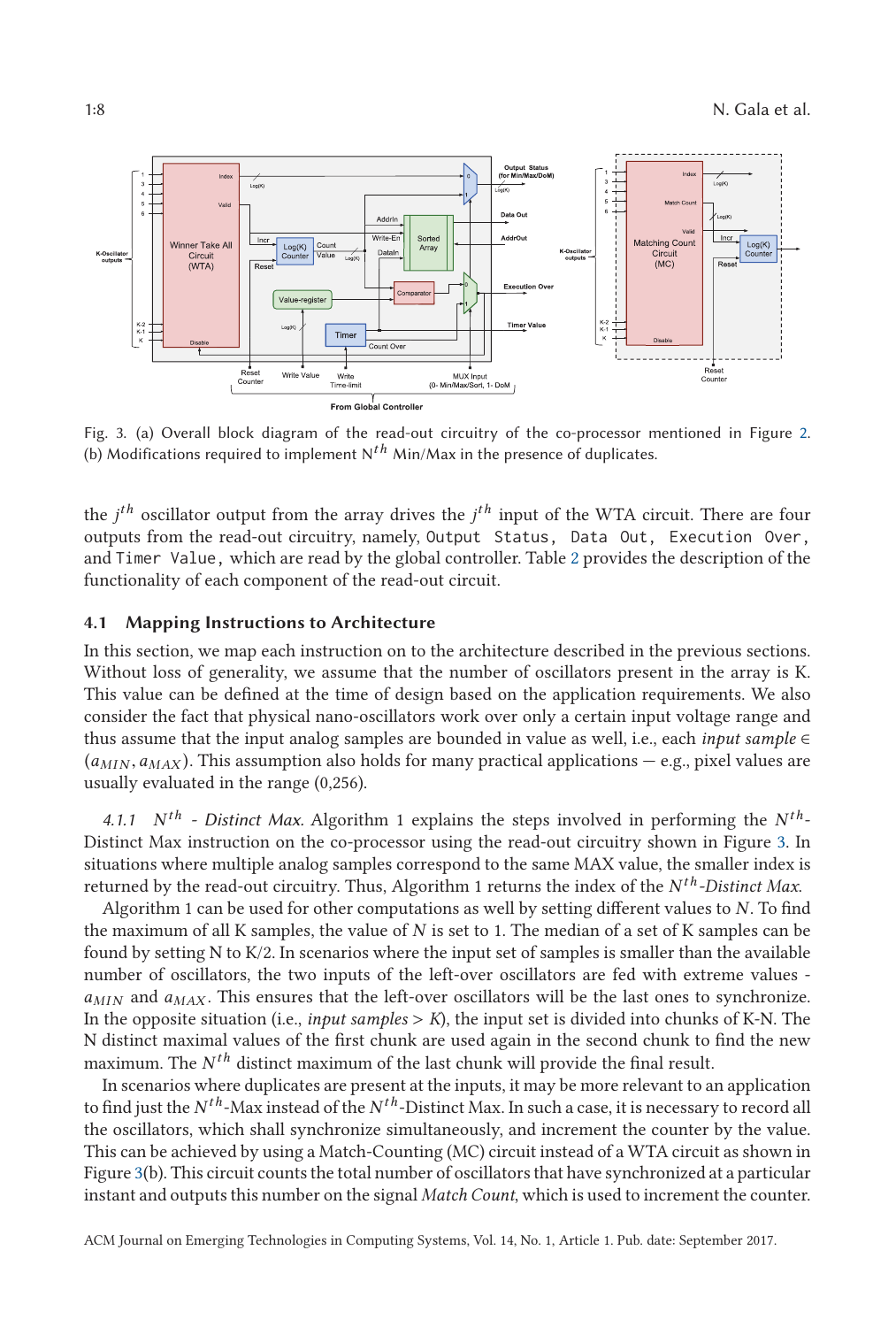| Component      | Inputs                  | Outputs                  | Description                                           |
|----------------|-------------------------|--------------------------|-------------------------------------------------------|
| Winner Take    | - K inputs such         | $-$ <i>Index</i>         | • Index: The WTA circuit outputs the index of         |
| All (WTA)      | that $j^{th}$           | $(Log(K)-bits)$          | the first oscillator to synchronize. Since the        |
|                | oscillator              | $-$ <i>Valid</i> (1-bit) | maximum value to be output is K, the Index            |
|                | output is               |                          | signal is Log(K) bits wide.                           |
|                | connected to            |                          | · Valid: Each time a synchronization occurs, a        |
|                | the $j^{th}$ input      |                          | pulse is sent out on the Valid output.                |
|                | where                   |                          | · Disable: Deactivates the WTA circuit when a         |
|                | $1 \leq j \leq K$       |                          | pulse is driven on it.                                |
|                | $-Disable (1-bit)$      |                          |                                                       |
| $Log(K)$ -     | $-$ <i>Incr</i> (1-bit) | - CountValue             | • The Valid signal from the WTA drives the            |
| Counter        | $-$ Reset (1-bit)       | $(Log(K)-bits)$          | Incr input that, in turn, increments the counter      |
| (Binary        |                         |                          | value by 1.                                           |
| counter of     |                         |                          | • If the <i>Reset</i> input is asserted by the global |
| $Log(K)$ bits) |                         |                          | controller, then the counter value is set back to     |
|                |                         |                          | 0. The Reset input is usually asserted at the         |
|                |                         |                          | beginning of each instruction execution.              |
| Value-         | $-$ Log(K) bits         | $Log(K)$ -bits           | This register holds the value provided by the         |
| Register       | from global             | Value                    | global controller. It is typically used by some       |
|                | controller              |                          | instructions to compare the number of                 |
|                |                         |                          | oscillators that have synchronized so far.            |
| Comparator     | - CountValue            | 1-bit Output             | This is a $Log(K)$ -bits comparator that compares     |
|                | - Value-Register        |                          | the value stored in the $Log(K)$ -counter and the     |
|                |                         |                          | Value-Register. It sends a pulse (low-high) on        |
|                |                         |                          | the 1-bit output when these values are equal.         |
| Timer          | $-$ Timer-Limit         | - CountOver              | • Timer-Limit: This signal is controlled by the       |
|                | $(16-bits)$             | $(1-bit)$                | global controller, which sets the maximum             |
|                |                         | - Timer Value            | value to which the counter should count. This         |
|                |                         | $(16-bits)$              | signal also triggers the counter to start             |
|                |                         |                          | counting from 0.                                      |
|                |                         |                          | • CountOver: When the timer reaches                   |
|                |                         |                          | Timer-Limit, this one-bit signal is asserted.         |
|                |                         |                          | • Timer Value: This gives the current count           |
|                |                         |                          | value of the Timer.                                   |
| Sorted Array   | $- Write$ - $En$        | $-DataOut$               | • This array stores up to "K" 16-bit values and       |
|                | $(1-bit)$               | $(Log(K)-bits)$          | is used as a queue.                                   |
|                |                         |                          | • The AddrIn input is driven by the                   |
|                | AddrIn(Log(K)-          |                          | $Log(K)$ -Counter, the DataIn by the Timer Value      |
|                | bits)                   |                          | signal, and the Write-En by the Valid output bit      |
|                | $-Dataln$               |                          | of the WTA.                                           |
|                | $(Log(K)-bits)$         |                          | · Whenever the Valid signal is triggered, the         |
|                | $-$ AddrOut             |                          | Timer Value is stored in the location pointed         |
|                | $(Log(K)-bits)$         |                          | Log(K)-Counter and the latter is incremented,         |
|                |                         |                          | thus implementing the queue functionality.            |
|                |                         |                          | • The AddrOut is used by the host-PC to access        |
|                |                         |                          | the sorted array for the final results.               |

Table 2. Description of Each Component in the Read-out Circuitry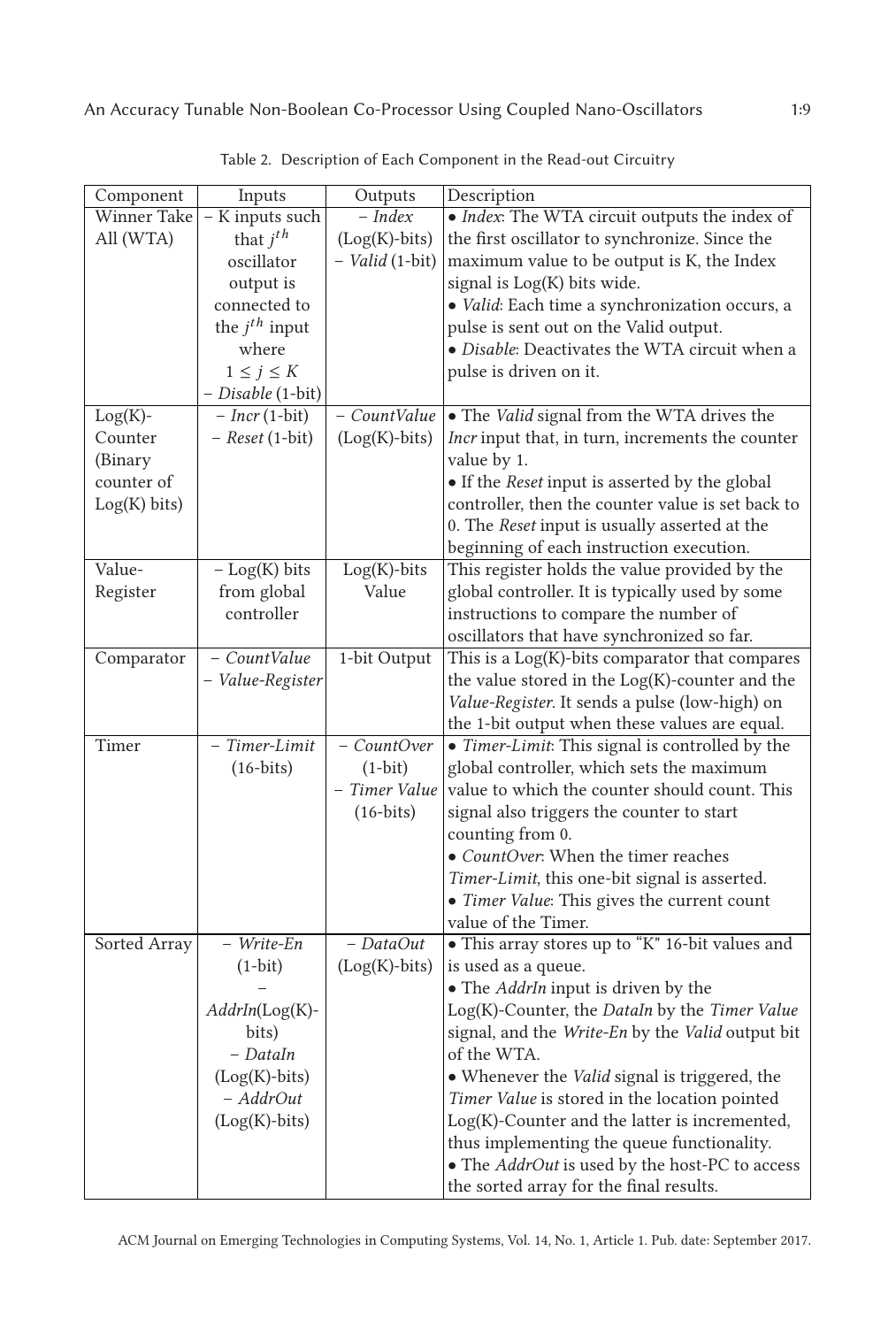| <b>ALGORITHM 1:</b> $N^{th}$ -Distinct Max                                                                |          |
|-----------------------------------------------------------------------------------------------------------|----------|
| <b>Input</b> : K Input analog samples $\langle A_1, A_2, A_3,  A_k \rangle$ and the value N               |          |
| <b>Output</b> : $N^{th}$ distinct maximum of the input samples                                            |          |
| /* Actions performed by the global controller                                                             | $\star/$ |
| 1 Reset Log(K)-Counter by asserting the Reset Counter input;                                              |          |
| 2 Write N in the Value-Register using Write Value input;                                                  |          |
| 3 Set MUX Input to 0;                                                                                     |          |
| 4 Latch $\langle A_i, a_{MAX} \rangle$ to the <i>i</i> <sup>th</sup> oscillator where $1 \le i \le K$ ;   |          |
| 5 Set the <i>Timer-Limit</i> to $2^{16}$ which will trigger the timer to count from 0;                    |          |
| 6 Once the mentioned previously are performed by the global controller, the read-out circuit works as     |          |
| described later in the text and as inferred from Table 2;                                                 |          |
| $\tau$ Whenever an oscillator synchronizes, the WTA increments the Log(K) counter;                        |          |
| s Since the oscillators are fed with the input sample on one of their inputs and $a_{MAX}$ as their other |          |
| input, the first one to synchronize will be the sample closest to $a_{MAX}$ and, hence, the maximum among |          |
| all the samples;                                                                                          |          |
|                                                                                                           |          |

- $\cdot$  The Log(K) counter reaches  $N$  when the oscillator with the  $N^{th}$  distinct maximum sample synchronizes;
- 10 Since the Value-Register is set to  $N$ , the comparator comparing the Value-Register and the  $Log(K)$ counter sends a pulse on its output;
- 11 The pulse from the comparator triggers the output signal *Execution Over* and disables the WTA circuit;
- <sup>12</sup> The Output Status line, driven by the WTA's index output, holds the index of the oscillator synchronized at this instance;
- 13 The *Timer Value* output signal holds the time taken for the oscillator holding the  $N^{th}$  maximum sample to synchronize. As the WTA is disabled, this value will be held till the next instruction is to be executed;
- <sup>14</sup> The Timer Value can be read by the host-pc, which uses a mapping function that maps the Timer Value to the original value of the  $N^{th}$ -Distinct Maximum;

4.1.2  $N^{th}$  *- Distinct Min:.* This instruction operates similarly to the  $N^{th}$  Max instruction with the exception of latching the smallest range value (i.e.,  $a_{MIN}$ ) at the second input of all the oscillators. Setting  $N \leftarrow 1$ , outputs the minimum of all K numbers and setting  $N \leftarrow K$ , outputs the largest number. The read-out circuitry for this instruction functions the same way as that for the  $N^{th}$ -Distinct Max instruction. Figure 3(b) can be used to find the  $N^{th}\!$ -Min in the presence of duplicates at the inputs.

4.1.3 Degree of Match -  $D \circ M(V_1,V_2)$ . The DoM instruction finds the degree of closeness of two given equal length input vectors  $(V_1, V_2)$  of samples. For example, let  $V_1 = \langle A_1, A_2, A_3, \ldots, A_k \rangle$  and  $V_2 =$ . Thus,

$$
DoM(V_1, V_2) = \sum_{i=1}^{k} f_i
$$
  
such that,  $f_i = \begin{cases} 1 \text{ if } |a_i - b_i| \le T_h \\ 0 \text{ otherwise} \end{cases}$ 

Here,  $T_h$  is the threshold value set by the user/application. In other words, DoM outputs the number of pairs among  $(V_1, V_2)$  whose absolute difference is less than the threshold  $T_h$ . Algorithm 2 shows the steps involved in performing DoM.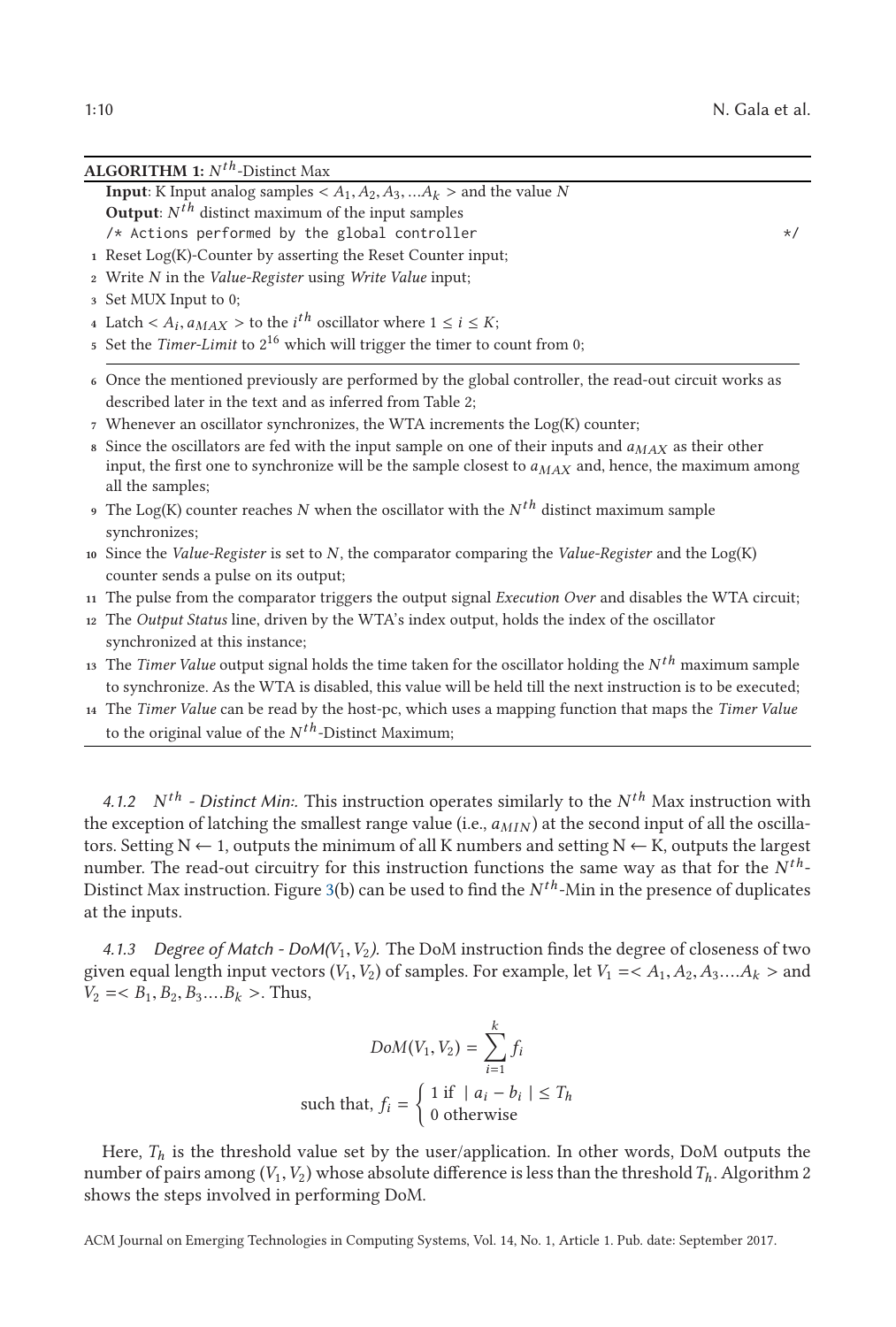| <b>ALGORITHM 2:</b> Degree of Match - $\text{DoM}(V_1, V_2)$                                              |          |  |
|-----------------------------------------------------------------------------------------------------------|----------|--|
| <b>Input:</b> Two Vectors $(V_1, V_2)$ each with K Input samples and Time-limit                           |          |  |
| Let $V_1 = $                                                                                              |          |  |
| Let $V_2 = \langle B_1, B_2, B_3, \ldots, B_k \rangle$                                                    |          |  |
| <b>Output:</b> Number of matching samples                                                                 |          |  |
| /* Actions performed by the global controller                                                             | $\star/$ |  |
| 1 Reset Log(K)-Counter by asserting the Reset Counter input;                                              |          |  |
| 2 Set MUX Input to 1;                                                                                     |          |  |
| 3 Latch $\langle A_i, B_i \rangle$ to the <i>i</i> <sup>th</sup> oscillator where $1 \le i \le K$ ;       |          |  |
| 4 Set the <i>Timer-Limit</i> to an optimal value which will trigger the timer to count from 0;            |          |  |
| the previously mentioned are performed by the global controller the read-out circuit works as             |          |  |
| inferred in Table 2;                                                                                      |          |  |
| $\epsilon$ Whenever an oscillator synchronizes the WTA increments the Log(K) counter;                     |          |  |
| 7 As the Timer reaches the Timer-Limit, a pulse is sent over the Count Over signal which in turn triggers |          |  |

the Execution Over output signal and also disables the WTA circuit; <sup>8</sup> The Output Status output line holds the Log(K) counter value, which indicates the number of

oscillators that have synchronized within this set Timer-Limit and represents the Degree of Match between  $V_1$  and  $V_2$ ;

In order to map this function on to the oscillator-based co-processor, we assume that the number of samples present in each vector are equal to the number of available oscillators (i.e., K). To mimic the functionality of  $T_h$  in the oscillator domain, we use an upper bound on the time (i.e., Timer-Limit) for synchronization of the oscillators. This ensures that only those oscillators that synchronize within the Timer-Limit will contribute to the output count, while oscillators with widely separated input pairs will take a longer time to synchronize and thus not contribute to the closeness. This concept only holds true for slow oscillator technologies where time to synchronization can be captured easily by the timer module. In case of HyperFET-like oscillator models, an Exclusive or (XOR)-gate–based circuitry such as the one proposed in Datta et al. (2014) can be employed to capture the number of matching elements between the two input vectors.

The Timer-Limit is programmable and needs to be provided by the global controller while executing the instruction. Selecting this Timer-Limit value is crucial for proper functioning of this instruction and is dependent on the range of inputs that is being supported by the oscillators. The Timer-Limit will definitely be lower than the time taken for an oscillator with the input pair  $\langle a_{MIN}, a_{MAX} \rangle$  to synchronize since this pair is the maximum difference possible for any pair within the given range. Our observations based on the functional simulation suggest that the Timer-Limit value depends on the application. This forms the motivation to keep Timer-Limit as a programmable parameter in the co-processor. For example, consider a face recognition application where the inputs to the oscillators are pixel values. An ideal match happens when both the inputs of the oscillators have the same pixel values. This would require minimal time for synchronization for all the oscillators. However, usually the test images are different than the template images and, thus, some amount of difference in pixel values is acceptable by the applications to find the best match. The typical value of this difference in pixels can help identify the value of Timer-Limit to be used for this application. The suggested method to obtain an optimal value of Timer-Limit is to carry out simulations on existing benchmarks and fine-tune this parameter until acceptable results are obtained.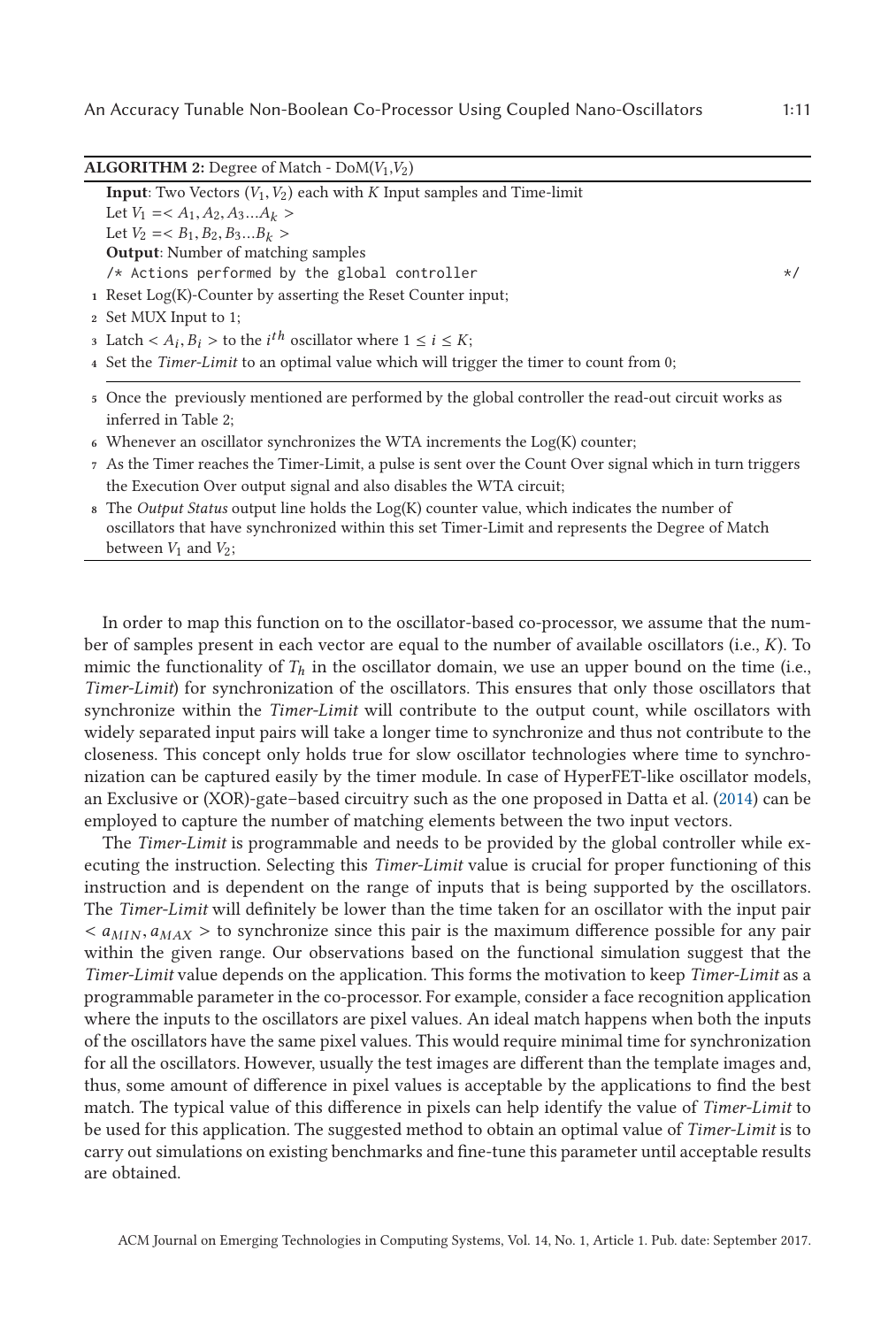#### ALGORITHM 3: Sorting - Sort(N,Ord)

**Input:** K Input analog samples  $\lt A_1, A_2, A_3, \ldots, A_k$   $\gt$  and Value N

Output: The smallest/largest N samples in increasing/decreasing order. /\* Actions performed by the global controller \*/

<sup>1</sup> Reset Log(K)-Counter by asserting the Reset Counter input;

- <sup>2</sup> Write N in the Value-Register using Write Value input;
- 3 Set MUX Input to 0 Latch  $\langle A_i, a_{MAX} \rangle$  for decreasing order or  $\langle A_i, a_{MIN} \rangle$  for increasing order to the  $i_{th}$  oscillator,  $1 \leq i \leq K$ ;
- 4 Set the Timer-Limit to  $2^{16}$ , which will trigger the timer to count from 0;
- <sup>5</sup> Once the aforementioned actions are performed by the global controller the read-out circuit works as inferred in Table 2;
- $6$  Whenever an oscillator synchronizes, the WTA increments the  $Log(K)$  counter and triggers the Write-En signal to allow writing data into the Sorted-Array;
- $7$  The Log(K) counter output acts as an address and drives the AddrIn signal of the Sorted-Array;
- <sup>8</sup> Each time the Log(K) counter increments, the Timer Value of the Timer is stored in the Sorted-Array at the address pointed by the  $Log(K)$  counter. The  $Log(K)$  counter reaches N when the oscillator with the  $N^{th}$  maximum sample synchronizes;
- <sup>9</sup> Since the Value-Register is set to N, the comparator comparing the Value-Register and the Log(K) counter sends a pulse on its output;
- 10 The pulse from the comparator triggers the output signal *Execution Over* and disables the WTA circuit;
- 11 The host-pc can now read the N Timer Values of the top N analog samples in increasing or decreasing order;

In scenarios, where the number of samples  $(N)$  in the vector is more than the available oscillators, the samples can be broken down into chunks of  $K$  and fed to the oscillator array in iterations. The timer will be initialized to a time limit for every chunk, while the counter value gets accumulated over all  $N/K$  iterations by the host-pc.

*4.1.4 Sorting - Sort(N, Ord).* The working of this instruction is shown in Algorithm 3. This instruction stores the time taken by the smallest or the largest N analog samples to synchronize from the given input K analog samples in the Sorted-Array memory in increasing or decreasing order, respectively. These Timer Values are read by the host-pc, which can then estimate the values of the analog samples using the mapping function. Alternatively, the index of the oscillators in sorted order can also be stored in the array and the host-pc can use this information to directly access the analog samples.

In presence of  $p$  duplicates at the inputs, we can employ the partial circuitry of Figure 3(b) to ensure that there are  $p - 1$  gaps between the addresses of distinct inputs. Extra circuitry can further be added to ensure multiple writes into the Sorted array when the Match-Count signal is greater than one.

### 4.2 Experimental Setup

The co-processor architecture mentioned previously was functionally verified. For the purpose of this functional verification, a MATLAB<sup>TM</sup> model of the Kuramoto oscillator (Kuramoto 2012; Chopra and Spong 2005, 2009) was employed. In the Kuramoto model, the oscillators achieve a phase-lock over time. The amount of time required for the inputs to synchronize/lock indicates the closeness of the inputs. Thus, oscillators with almost the same inputs will synchronize faster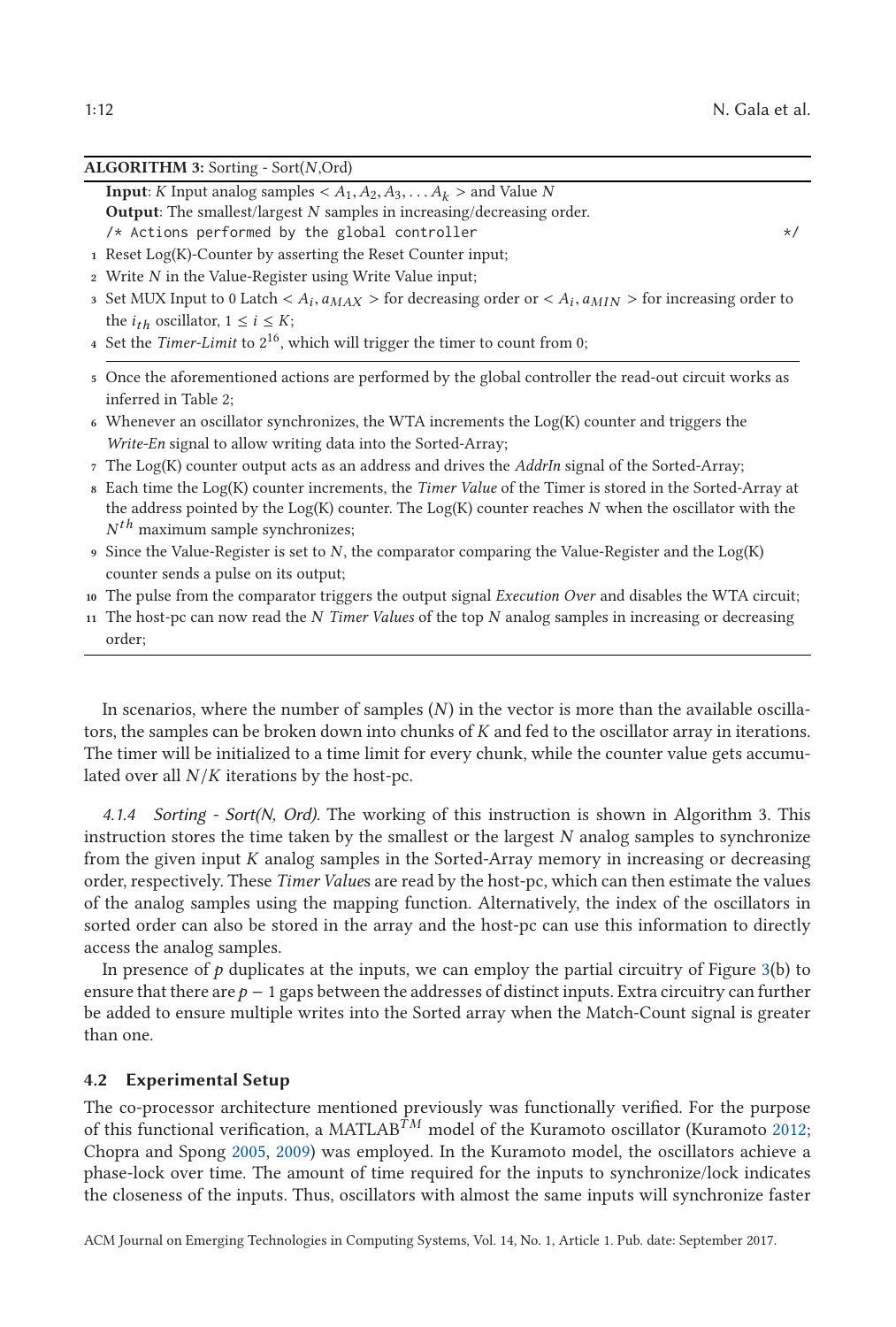| Parameter                                | Value    |  |
|------------------------------------------|----------|--|
| No. of synchronizing inputs              |          |  |
| Strength of synchronization              | 349      |  |
| Time step size                           | 0.000042 |  |
| Input scaling factor                     | 0.009075 |  |
| Input integer range $(a_{MIN}, a_{MAX})$ | (1,32)   |  |

Table 3. Parameter Values for the Kuramoto Oscillator

than oscillators with widely separated inputs. The values of different parameters of the Kuramoto oscillator used during our simulations is shown in Table 3. In order to mimic generic physical oscillator models, we have configured the Kuramoto model to use only two inputs. Using the settings stated in Table 3, the oscillator model was able to generate a unique time of synchronization for each pair of input values  $(a, b)$  that has a unique difference. Maintaining a unique time of synchronization for every pair  $(a, b)$  with a unique difference is crucial for the accurate execution of any instruction. The input values  $(a, b)$  were picked from the range  $(a_{MIN}, a_{MAX})$  with a resolution of 1/32. In other words, the values of  $a$  and  $b$  satisfy the following equations:

$$
a = a_{MIN} + k_1 * h
$$
  
\n
$$
b = a_{MIN} + k_2 * h,
$$
  
\nwhere, the resolution  $h = \frac{(a_{MAX} - a_{MIN})}{32}$  and  $k_1, k_2 \ge 0$  are integers.

The choice of this resolution is to ensure that the Kuramoto model reflects the physical oscillator models as closely as possible in terms of functionality. Most voltage controlled nano-oscillators operate for a defined input voltage range and also have a defined granularity of unique voltages, which can be supplied to the oscillators. Section 6 discusses on these issues in more detail in the context of HyperFET technology.

The reader should note here that since Kuramoto is a mathematical model, the inputs to the oscillator model are actually integers, which can be treated as representatives of the analog signal parameters such as amplitudes, phase, or frequency. It is known that analog signals are continuous, and a true representation should have infinitely fine granularity. However, we use the integer representations instead of the full-precision (e.g., floating point) due to the difficulty in quantifying the precision of the oscillator model. In physical designs, analog structures often suffer from the variations, thereby affecting the signals. This approximated computing gives us the liberty of making fuzzier decisions by treating the inputs and outputs as low-precision signals. Therefore, rather than building a model using high-precision signals, we use the finite-precision for representing the signals, which can actually be finer in the analog implementations.

Each of the instruction/functions of the proposed ISA were verified on this Kuramoto model using a random set of input pairs generated using  $MATLAB^{TM}$ . The outputs of the Kuramoto model were compared against the outputs of a C++ program performing the same function on the same set of input integers. For applications where the input range is other than (1,32) or where a resolution other than h is desired, the scaling factor, coupling strength, and the step-size of Table 3 need to be fine-tuned so as to maintain the property of unique time of synchronization for each unique difference within the given input range.

4.2.1 Interpreting the Output. For the  $N^{th}$ -Distinct MAX/MIN instructions, the proposed architecture outputs the index of the maximum/minimum number and the time taken for its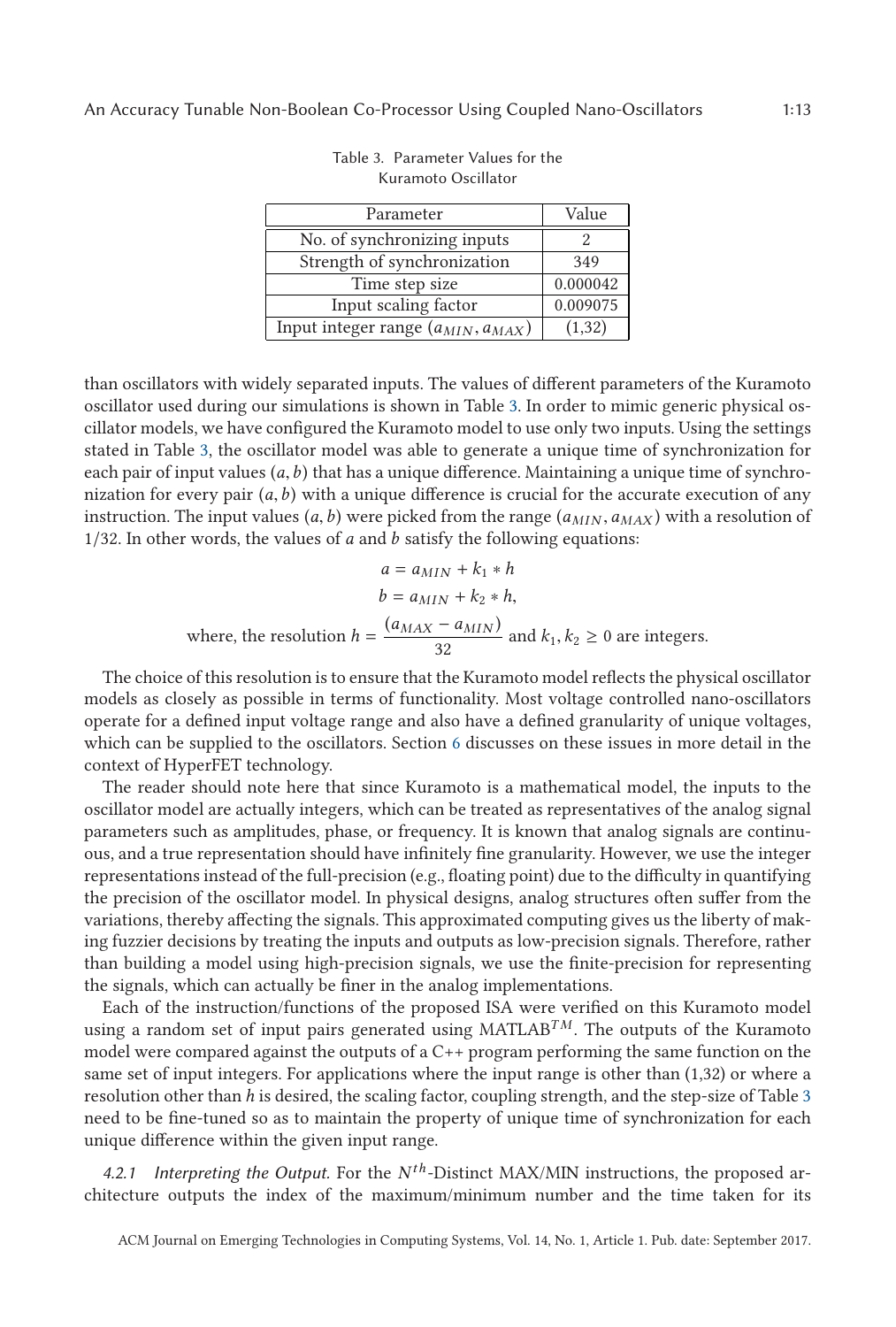

Fig. 4. Curve-fit for (a)  $N^{th}$ -Distinct MIN and (b)  $N^{th}$ -Distinct MAX.

synchronization as well. Using the index to find the maximum/minimum showed 100% compliance with the C++ outputs for unique vectors. In cases where duplicates existed in the inputs, the lower index containing the maximum/minimum element was output by the read-out circuit. While the index of the maximum/minimum element is useful, often the value of the maximum/minimum is required for further processing by the host-pc. It would thus be required to store the input analog samples using analog matching cells and then perform an analog-to-digital conversion only for this sample to produce the necessary digital value for the host-pc. Another technique to produce a digital estimate of the original analog sample is to utilize the synchronization time. Since the times for synchronization are unique for each analog sample when compared with a reference sample (value of zero when performing  $N^{th}$ -Distinct MIN), one can easily create a mapping of this time to numbers within the input range. Figure 4(a) shows how the time of synchronization varies for up to 32 integer numbers within the range [1,32] when compared with 0. We now use the curve-fitting tool of  $MATLAB^{TM}$  to generate a polynomial of the best-fit curve. The host-pc can now use this polynomial on the *Timer Value* output by the read-out circuit to estimate the value of the original input while performing  $N^{th}$ -Distinct MIN function. Figure 4(a) shows that the best-fit curve results in a Root Mean Square Error (RMSE) error of 0.07542 and a Sum of Squares due to Error (SSE) of 0.1536 for the  $N^{th}$ -Distinct Min. Figure 4(b) shows the same data for the MAX operation. The function Sort(N, Ord) stores the individual synchronization times in the array, which the host-pc can convert to digital values of the analog samples using the polynomial for  $N^{th}$ -Distinct MAX or  $N^{th}$ -Distinct MIN in case of increasing or decreasing order, respectively.

We reiterate the fact that the applications mentioned in Table 1, which are supported by the proposed co-processor, are approximate applications (Chippa et al. 2013). In other words, these applications bear a certain amount of inherent error resilience such that if the computations involved in these applications are executed approximately, they have minimal or insignificant impact on the final output quality. For such applications, a good result (with tolerable errors) is sufficient as compared to a best (error-free) result. Works in Gala et al. (2013), Gala et al. (2014), and Gala et al. (2015) have shown that hardware catering to such applications can be optimized and designed for significantly lower power consumption without crossing the tolerable error limits set by the applications. Along the same lines of argument, we state that the error produced by the mapping function proposed previously can be used to estimate the original values of the samples without significant loss of output quality for the target applications being supported by the proposed coprocessor. Though we have demonstrated the curve-fitting technique only for the Kuramoto model in this article, the same methodology can be applied to other models as well. If the input range is very small, the host-pc can maintain a look-up table to map the synchronization times to the digital values as well in lieu of the curve-fitted function.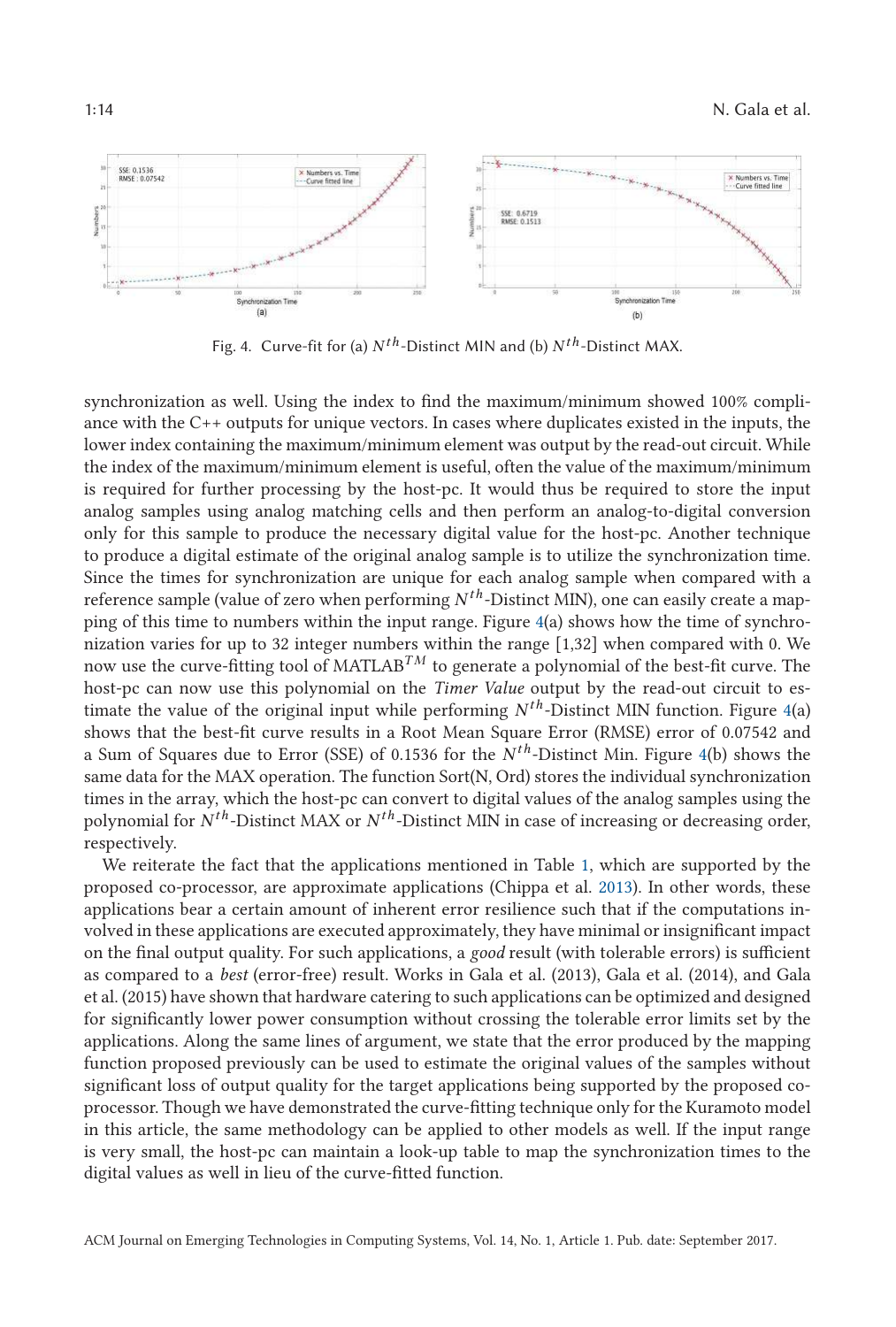

Fig. 5. (a) Graph shows how the DoM grows more accurate with increasing *Timer-Limit* value. (b) This graphs shows that Timer − Limit = 140 obtained from (a) cannot provide an accurate answer for all inputs.

As described in previous sections, for the proper operation of the DoM instruction, it is crucial to find the optimal value of the Timer-Limit parameter. This parameter is fine-tuned using the threshold value set by the application. Figure 5 provides a correlation between the Timer-Limit parameter and a given threshold value  $T_h$ . Figure 5(a) was obtained by varying the Timer-Limit value of the co-processor and comparing the output value of DoM with the output of a conventional C++ program performing DoM using  $T_h = 8$  as the threshold for a single pair of vectors of size 40, such that each element of the vector is within the range (1, 32). It can be seen from Figure 5(a) that for a single pair of vectors and a given value of threshold  $T_h$ , one can easily find the optimal value of Timer-Limit, which provides an accurate answer. However, when the same values of  $T_h$  and *Timer-Limit* are used across random pairs of vectors of the same size, minor differences in output are observed for a few pairs as seen in Figure 5(b). Thus, by manipulating the value of Timer-Limit, the programmer can obtain different levels of accuracy at the output while gaining benefits in runtime (and thereby energy).

This error is due to the fact that the Timer-Limit parameter can only provide an estimate of the  $T_h$  in the oscillator domain, and for more accurate results, the oscillator parameters in Table 3 will require further changes and fine-tuning. While further fine-tuning is possible in Kuramoto (a mathematical model), real-world physical oscillators are restricted by technology and physical parameters, and obtaining direct mapping between *Timer-Limit* and  $T_h$  would be extremely difficult, if not impossible.

As will be shown later in Section 5.1, in the context of approximate applications, DoM-using oscillators turn out to be a cost-efficient approximate substitute for Euclidean functions to find the closeness between vectors. Since DoM merely matches the elements of the vectors, more granular differences in the distance, which are captured in the conventional Euclidean calculation may not get captured by DoM, thus leading to minor differences in output. For example, consider a three-element reference vector  $V_{ref} = (3, 4, 5)$ . The task at hand is to find which of the vectors - $V_a = (7, 8, 9)$  and  $V_b = (6, 7, 8)$  is closer to  $V_{ref}$ . A Euclidean estimation will conclude  $V_b$  to be the winner. However, due to the approximate nature of DoM discussed previously, the proposed oscillator may declare both,  $V_a$  and  $V_b$  to be equidistant from  $V_{ref}$ , which amounts to slight errors in application outputs. A similar situation may arise when multiple elements of both the input vectors is the same, wherein the counter in the proposed architecture will only be incremented by one rather than the number of repetitions present. However, as will be shown later in Section 5, such corner-case scenarios where both the vectors are exactly the same are very rare in real-world applications and the error presented due to DoM for other cases is small and tolerable by the applications. Applications that require more precise calculations will require extra hardware (such as the XOR network presented in Shukla et al. (2014)) in the read-out circuitry.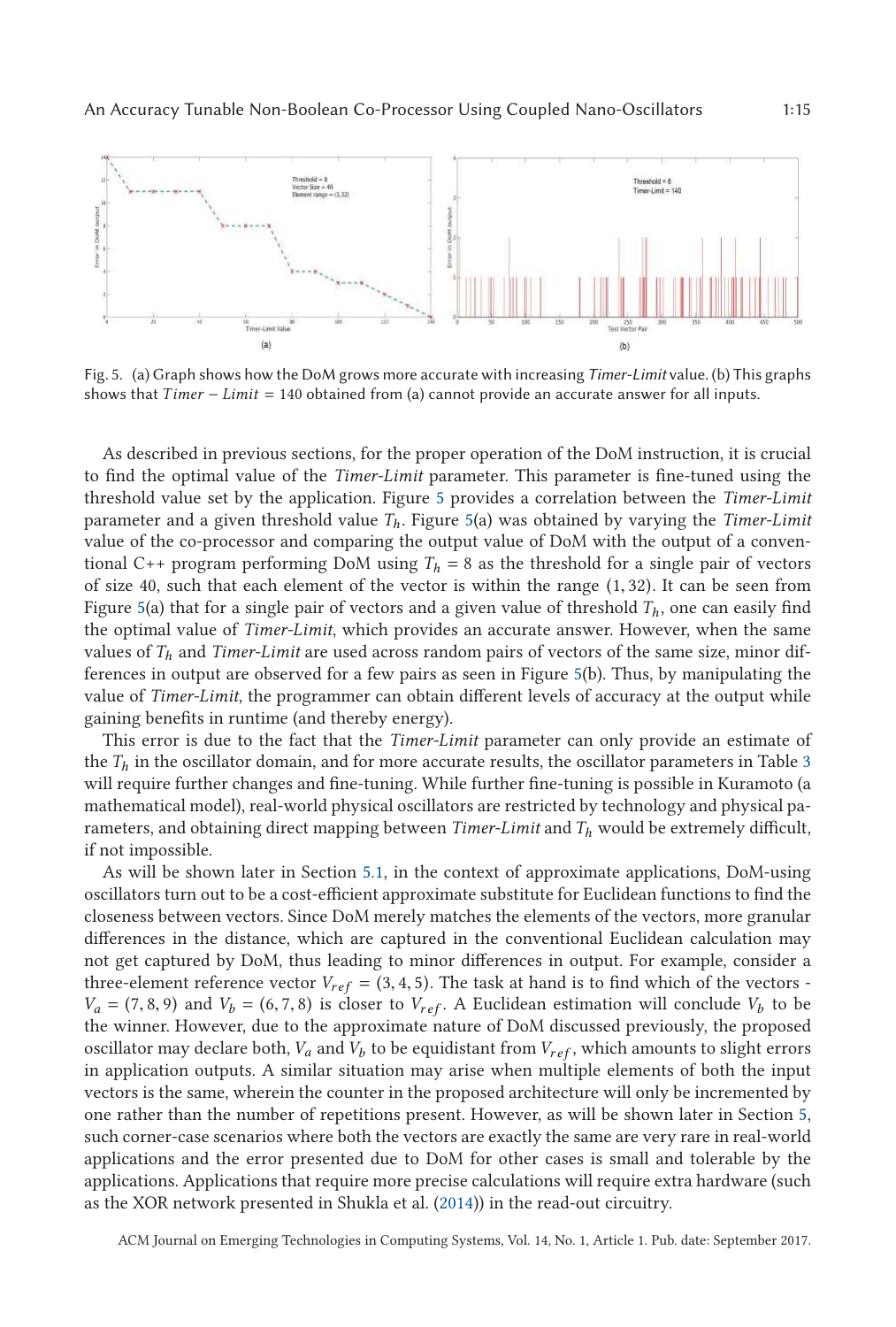#### ALGORITHM 4: Algorithm for Vector Quantization

- <sup>1</sup> Choose the number of clusters M;
- <sup>2</sup> Choose M random vectors (from the input set of vectors) to be the initial set of centroids for each cluster;
- <sup>3</sup> while All vectors not assigned do
- <sup>4</sup> Choose a new input vector x;
- 5 Find the cluster closest to x using a suitable distance metric;
- <sup>6</sup> Update the centroid of the chosen cluster;
- <sup>7</sup> end

# 5 APPLICATIONS/ALGORITHMS

This section demonstrates how the proposed co-processor can be employed to solve a set of common real-world applications. Three case studies are presented in this section.

### 5.1 VQ

VQ has traditionally been defined as a lossy data compression technique. It works by dividing a large set of vectors into groups having approximately the same number of vectors closest to each other. Each group is represented by its centroid point. Over the years, VQ has been widely applied in pattern recognition (speech and image), density estimation, and clustering-based applications (Furui 1991; Nasrabadi and King 1988). In these applications, the elements of the vectors are often referred to as *attributes* of the vectors, i.e., a vector with p elements is said to have p attributes. In such cases, the centroid of a cluster is a vector C with  $p$  elements, where each individual element of C is said to be the centroid of a particular attribute across all vectors associated with that cluster. Centroids are usually calculated using various metrics such as mean, median, mean-squared, and so on. In this article, we use K-medians as a distance metric to calculate the centroids of the clusters. This particular metric allows for better outlier detection, reduces the absolute deviation present within a cluster, and is easily computed as compared to k-means (Poonam and Dutta 2012). The conventional method followed by VQ is shown in Algorithm 4.

The While Loop in Algorithm 4 is often referred to as the clustering/training step and most implementations of VQ use k-means, k-nearest neighbors, and the like, to perform this step. In applications such as speaker identification, which employ VQ, the training phase is often followed by a prediction phase where an unknown input vector is provided and the system identifies the closest cluster it may belong to. The closeness is measured with respect to a threshold. If, for the given input vectors, generated by the speech signal input of the speaker, none of the clusters are close to it (within the threshold), then no valid cluster is found for the same. We now present steps on how the training and the prediction phase of VQ can be carried out on the proposed co-processor.

In this article, we assume that the number of available oscillators (K) in the co-processor is the maximum of the number of attributes in any vector and the number of vectors associated with a cluster. Algorithm 5 shows the steps involved in performing the training phase of VQ using the co-processor.

It should be noted here that the proposed co-processor is responsible only for computations and will not be involved with handling memory/data. This particular task of handling memory structures is off-loaded to the host-pc/processor. For example, the task of choosing N initial centroid is to be performed by the host-pc. When a new vector is chosen for clustering, the host-pc initializes the variables MAX to 0 and ChosenCluster to  $N + 1$ . The host-pc then commands the co-processor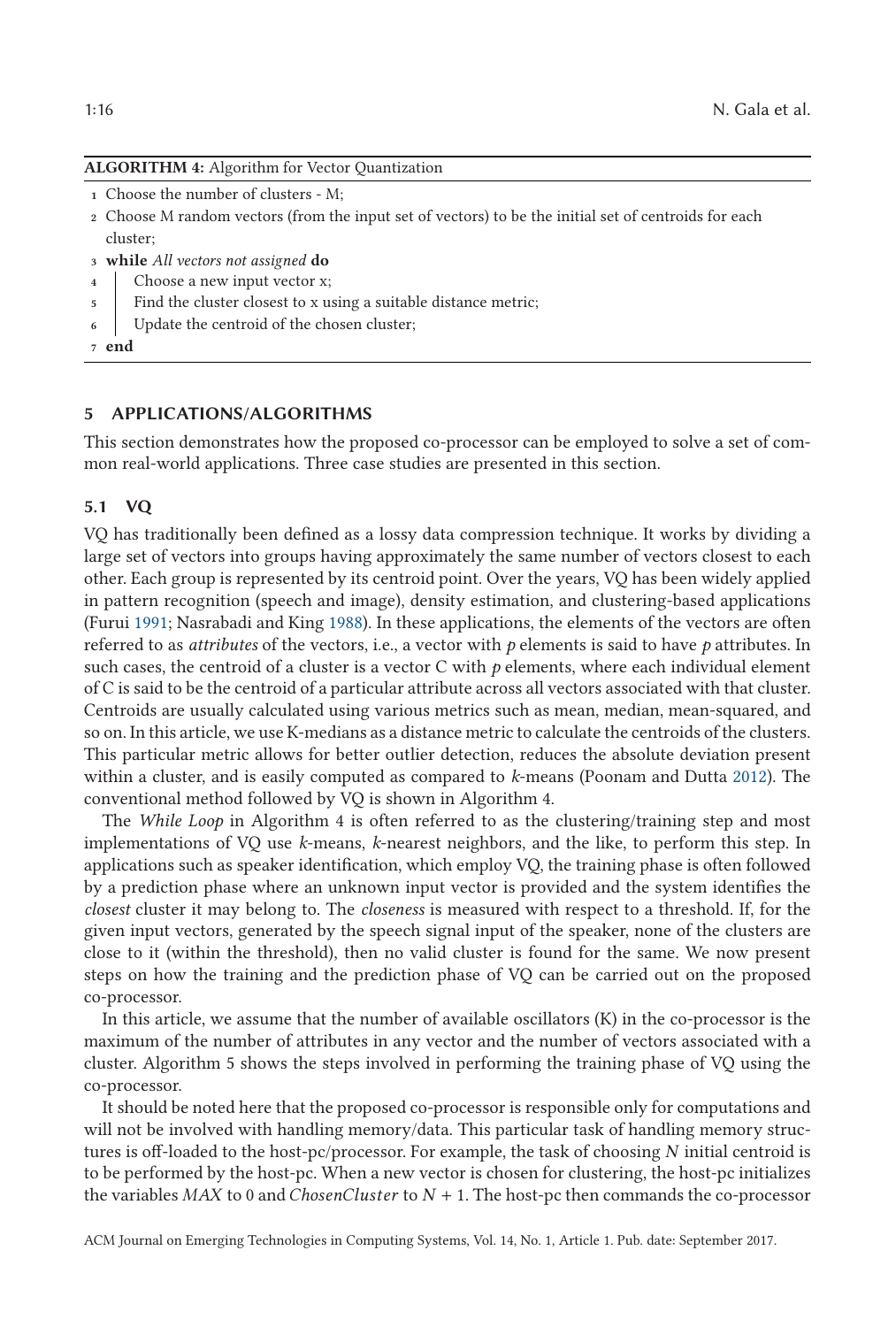| <b>ALGORITHM 5:</b> Training Phase of VQ to Classify V Vectors into N Clusters    |  |  |
|-----------------------------------------------------------------------------------|--|--|
| <b>Input:</b> Number of Clusters $\text{-} N$ , Input set of vectors $\text{-} V$ |  |  |
| <b>Output:</b> N clusters with updated centroids                                  |  |  |
| $_1$ Choose N random vectors from V to be initial centroids;                      |  |  |
| 2 while Not all vectors classified do                                             |  |  |
| $MAX \leftarrow 0;$<br>3                                                          |  |  |
| $ChosenCluster \leftarrow N + 1;$<br>$\overline{4}$                               |  |  |
| Choose an unclassified vector $V_i$ ;<br>5                                        |  |  |
| <b>for</b> All clusters $C_i$ <b>do</b>                                           |  |  |
| $M \leftarrow \text{DoM}(V_i, C_i);$                                              |  |  |
| if $M > MAX$ then<br>8                                                            |  |  |
| $MAX \leftarrow M$ ;<br>9                                                         |  |  |
| $ChosenCluster \leftarrow i$ ;<br>10                                              |  |  |
| end<br>11                                                                         |  |  |
| end<br>12                                                                         |  |  |
| <b>for</b> All attributes $A_i$ <b>do</b><br>13                                   |  |  |
| <b>for</b> All vectors $V_k$ within ChosenCluster <b>do</b><br>14                 |  |  |
| $NewCentroid \leftarrow N-Distinct Max(N/2);$<br>15                               |  |  |
| end<br>16                                                                         |  |  |
| end<br>17                                                                         |  |  |
| 18 end                                                                            |  |  |

to perform DoM of the chosen vector with every cluster (lines 6–12). Here, the attributes of the input vector are matched with the corresponding attributes of the cluster. The number of oscillators to be synchronized within a time period provides the degree of match between the vector and the cluster. During this execution, the host-pc is responsible for maintaining the maximum matching cluster so far. If at the end of line 12 the value of *ChosenCluster* is  $N + 1$ , then the particular vector is said to be an outlier and the host-pc can decide to ignore the vector or randomly assign a cluster to it. Once the closest cluster to the vector is chosen, the host-pc updates its centroids by executing the  $N - Max(N/2)$  instruction on the co-processor for each attribute of the vectors associated with that cluster.

In the prediction phase, the computation involves performing only the first two steps of Algorithm 6. The max DoM obtained is compared against a certain threshold. If the DoM is lower than the threshold value, it gets classified as an outlier, else it belongs to the cluster with the max DoM. The vector is also classified as an outlier if no cluster is found to be close to the vector and the *ChosenCluster* variable holds the value  $N + 1$ .

*5.1.1 Experimental Setup.* The previously mentioned VQ algorithm was executed on the coprocessor using the Kuramoto model described in the previous section. We used a set of 50 random vectors to be classified into three clusters. Each vector had eight attributes.

To quantify the quality of clustering, we use sum total of the absolute deviation present within a cluster across all three clusters as a metric. We refer to this metric simply as clustering-deviation. We compared the cluster-deviation from the co-processor against that obtained by a traditional C++ algorithm for the same set of input vectors. Typically, a clustering solution where the final clustering-deviation is minimal is considered to be a better solution than others. Tests were run across 1,000 random sets of 50 input vectors each. Each attribute of the input vectors was a number within [1, 32]. The results of this experiment are discussed in the next section.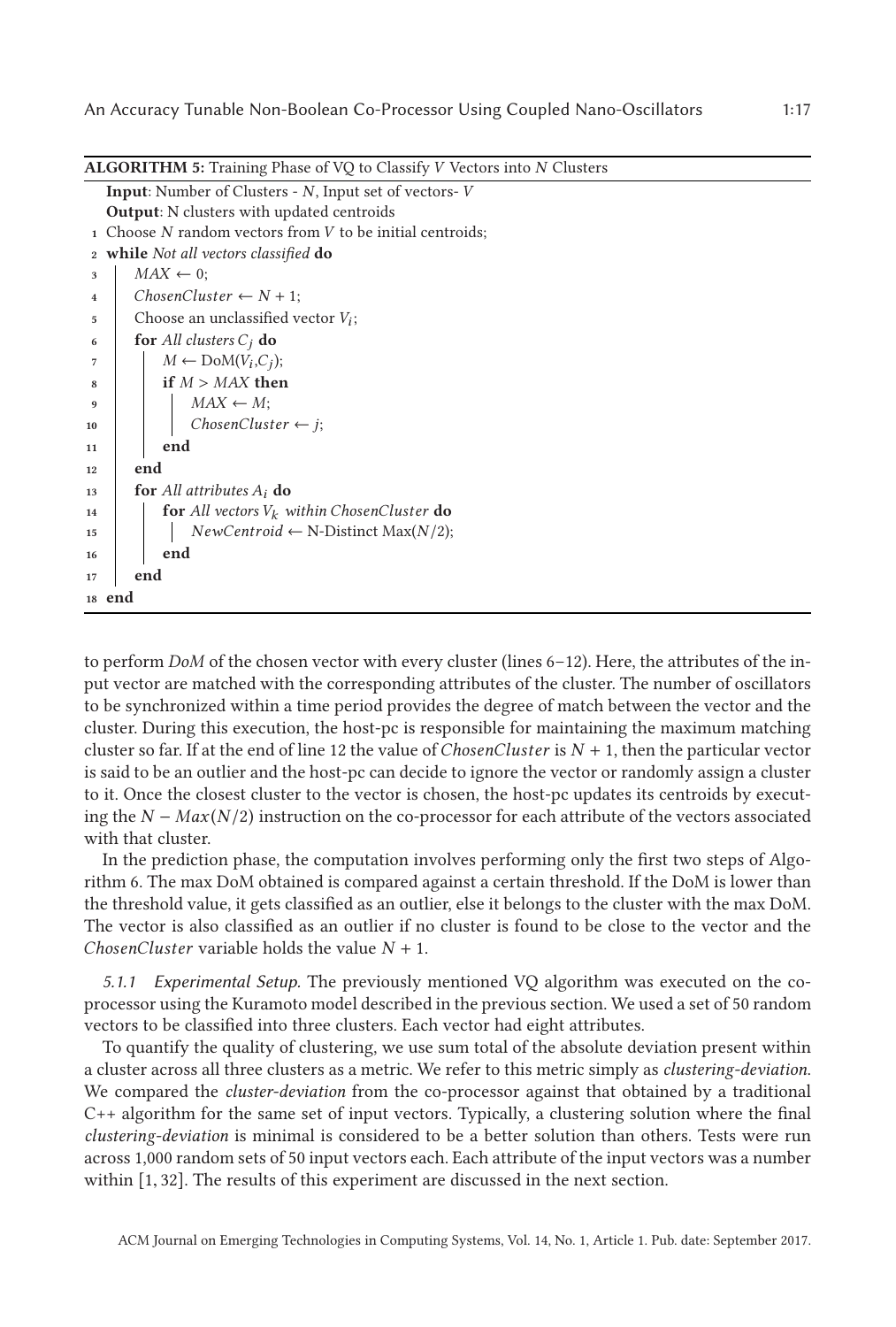



Fig. 6. (a) The percentage variation of clustering deviation produced by the proposed co-processor compared against the clustering deviation produced by a C++ program. (b) The variation of recognition accuracy with changing values of *Timer-Limit* for Nearest Neighbor, Nearest Centroid Classifier, and VQ-based algorithms.

*5.1.2 Results and Insights.* The percentage offset of the clustering-deviation of the co-processor with respect to the *clustering-deviation* of the  $C_{++}$  program is plotted in Figure 6(a) The plot contains data for each of the 1,000 random runs. The horizontal line indicates the average percentage offset of 1.22% over the 1,000 random runs for the co-processor. All the vertical lines above the zero axis indicate that the clustering by the co-processor was poorer than the traditional C++ algorithm, however, the offset is minimal or almost negligible. The reason for difference in the clustering-deviation is owed to the slight error present in the execution of the DoM function elaborated in Section 4.2.1. While VQ itself is a lossy compression technique, applications employing VQ are approximate as well and can tolerate this small offset in the output.

It can also be seen that in nearly 30% of the input cases, the vertical lines fall below the zero axis indicating that the co-processor has performed better clustering than the C++ implementation.

# 5.2 Handwritten Digit Recognition using VQ

Another real-world application that has been mapped to the proposed architecture is the Handwritten Digit Recognition. The optical digit recognition dataset, made available at University of Calfornia Irvine (UCI)'s Machine Learning (ML) repository (Lichman 2013), is used to evaluate the accuracy. Pre-processing programs from National Institute of Standards and Technology (NIST)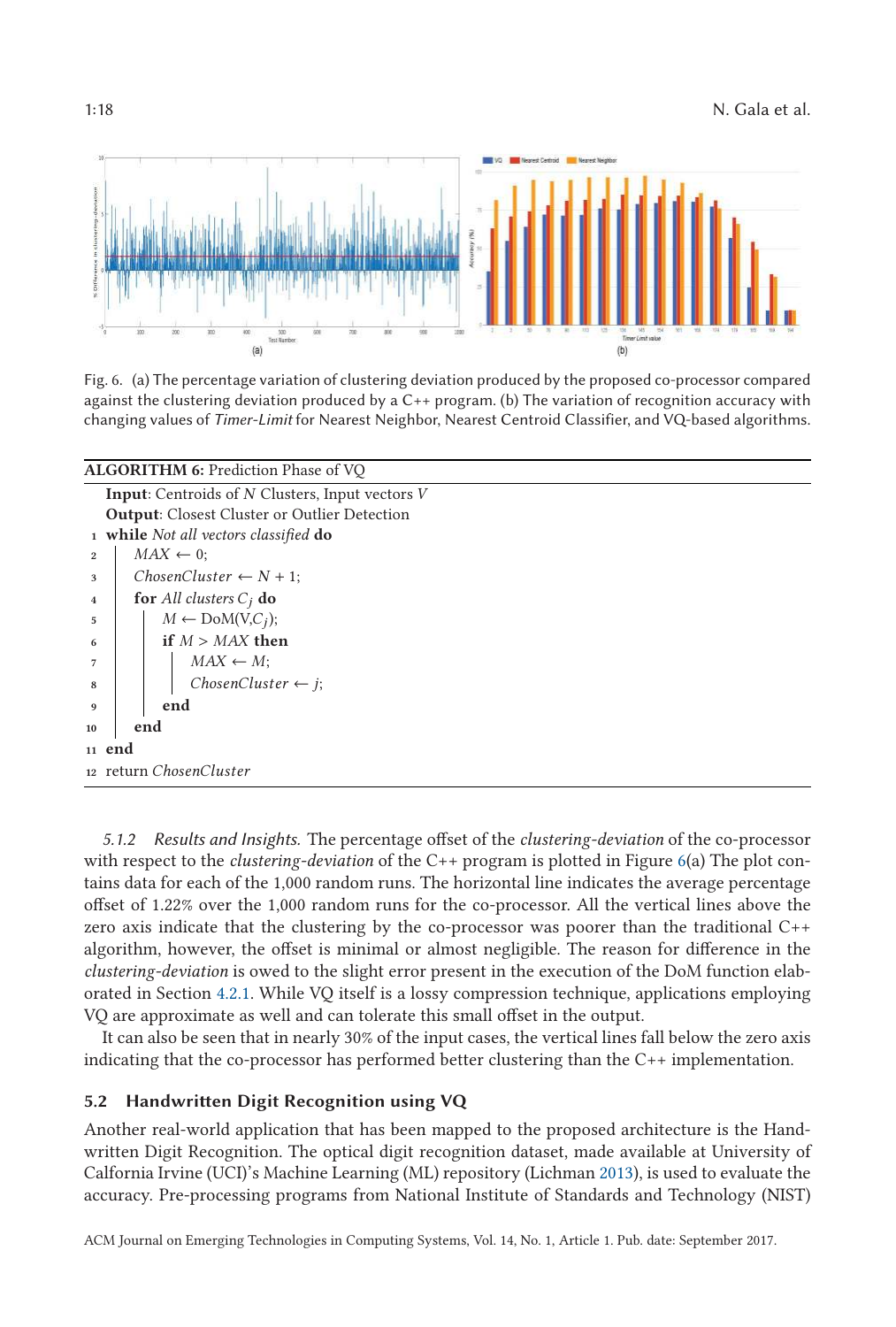are used to reduce the 32  $\times$  32 bitmaps to an 8  $\times$  8 input matrix, where each element is within the range [1, 16]. For our experiments, we train the circuit using the training set of 3,823 samples and use the 1,791 test samples from the validation set (different from the training set) to evaluate the recognition accuracy.

We implemented three algorithms to perform digit recognition. The first attempt was using the Nearest Neighbor approach, where a particular test image was compared against all the training images and the label of the training image was assigned to the test image. Algorithm 6 can be used to perform this operation where the clusters are each of the training images and the input vectors were the test images. As mentioned earlier, the value of Timer-Limit defines the accuracy at the output of the proposed architecture. Figure 6(b) shows the variation of digit recognition accuracy with changing values of Timer-Limit.

The second approach was based on the Nearest Centroid Classifier. In this approach, 10 clusters were defined—one for each digit. The centroids of these clusters were pre-calculated such that each cluster included only those training images which had the same label. Now the prediction of each test image was performed using Algorithm 6 where 10 clusters were used using the approach and the same set of test images were applied as input vectors. Though this approach turns out to be more runtime efficient than the Nearest Neighbor approach, this benefit comes at a cost of reduced accuracy in recognition as shown in Figure 6(b).

The VQ algorithm from the previous section was also employed to perform digit recognition. In order to perform the training phase of VQ for this application, we set  $N$  to 10 (i.e., 10 clusters one for each digit) such that the initial centroids were those obtained from the Nearest Centroid Classifier approach. Once the final set of centroids for each cluster is obtained, they were fed into the prediction Algorithm 6. The accuracy for various Timer-Limit values using the VQ approach is shown in Figure 6(b). The reduced accuracy of VQ is because of the fact that it is a lossy technique, better suited for compression-based applications rather than recognition-based applications.

One can observe from Figure 6(b) that for each of the aforementioned algorithms, initially, as the Timer-Limit value is increased, the accuracy increases. However, for higher Timer-Limit values, the accuracy drops since almost all the oscillators start synchronizing within the limit. Thus, one can easily conclude that an accuracy-vs-speed tradeoff is involved, which can be programmed by the user. For higher accuracies, a higher Timer-Limit would be required, thereby increasing the runtime and energy consumption of the overall application. However, if inaccuracies are tolerable, then the runtime as well as the energy consumption can be reduced.

### 5.3 Structural Health Monitoring

The process of implementing damage detection and characterization of large civil structures (e.g., bridges) and tall buildings is referred to as Structural Health Monitoring. This process involves observing a civil structure periodically and making measurements of structural properties like deformation, strain, and the like, using an array of sensors, extracting damage related features from these measurements and finally deducing the current health state of the structure. In this article, we focus on the health monitoring systems employed for large-scale bridges.

Developing long-term monitoring systems for large-scale bridges is a critical task, since a failure in such a structure can lead to fatal accidents and huge economic losses. However, studies (Mita and Takhira 2003) have shown that high-precision sensors and sophisticated networks are not necessarily an apt solution for the task. In some cases, a simple measurement of the peak strain suffered by the structure is sufficient to detect damages. Authors of Bakht and Mufti (2015) have shown how peak strain detection across regular intervals can be used to calculate the axle load of moving trucks and also their velocity. The work presented in ASTM (1990) discusses how primary and secondary strain peaks can be used to estimate the fatigue life of the bridge.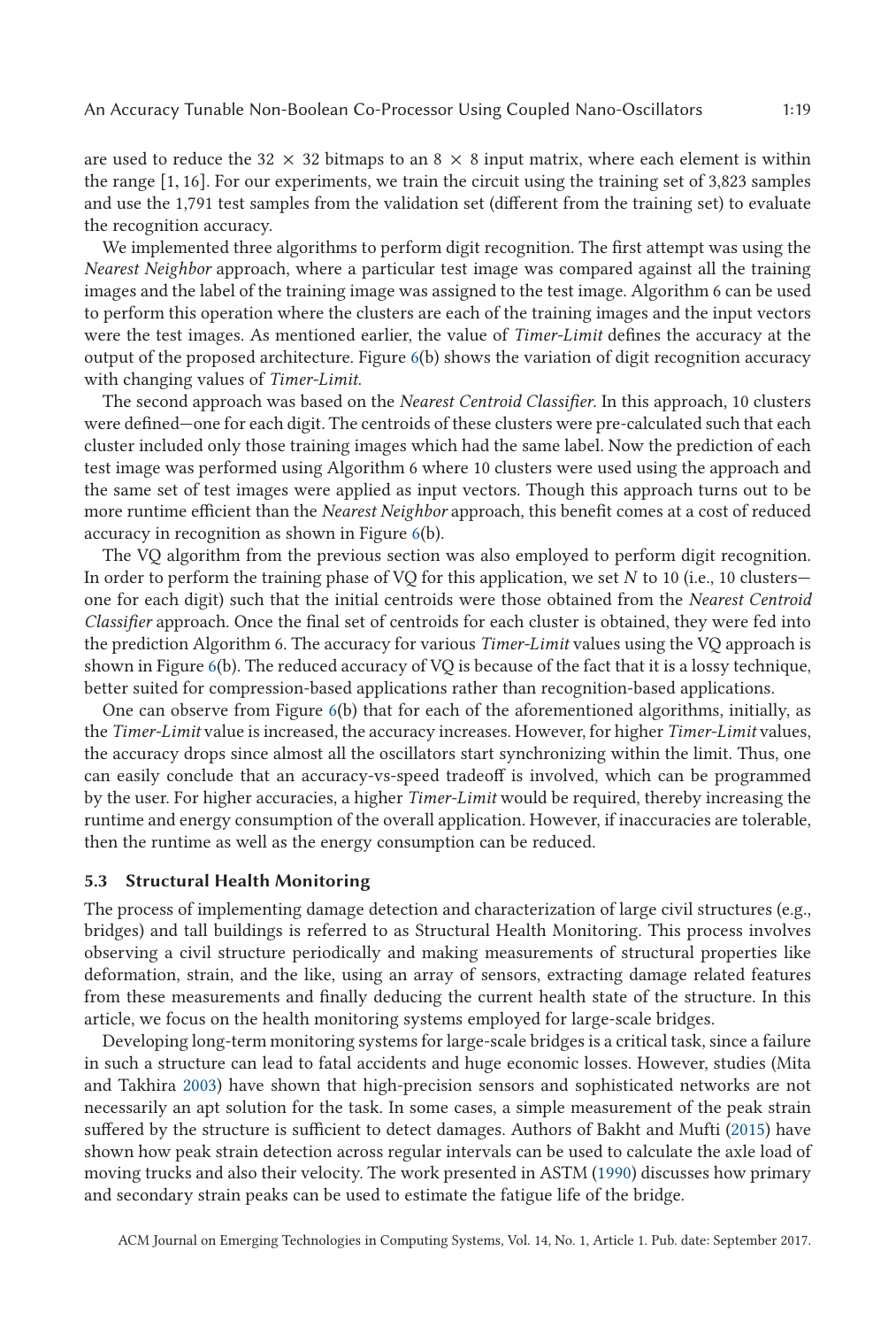

Fig. 7. A Wheatstone bridge with an active strain gauge.



Fig. 8. (a) Location of the sensors traversed by a wheel of force  $p(t)$  and speed v. (b) Strain time histories of sensor S1 for a moving two-axle vehicle. (c) Example of sensor responses on the bridge. This data has been borrowed from Zhang et al. (2008) for demonstration purpose only.

Several different types of sensors have been proposed in the past to measure strains in bridges and civil structures (Westermo and Thompson 1994; Muto et al. 1992; Kakizawa and Ohno 1996). The most simple method to measure strain is through a strain gauge, a device whose variation in electrical resistance is directly proportional to the amount of strain incurred on the device. The observed changes in strain are usually very small and thus require measurement of very small changes in resistance. This can typically be achieved using a bridge configuration along with a voltage excitation source. Figure 7 shows a Wheatstone bridge, where one of its arms is an active strain gauge that will capture any changes in the strain as changes in output voltage  $V_{meas}$ . Typically, over a period of time, sufficient samples (50-75 samples) of voltage fluctuations are captured, converted to digital form, and then worked upon for primary and peak detection.

The work in Zhang et al. (2008) shows how an array of well-placed strain gauge sensors can be utilized to find the axle load of vehicles crossing a bridge. The work in Zhang et al. (2008) shows that the axle weight of a vehicle is a statistical relation of the strain induced on the sensors and the speed of the vehicle. Figure 8(a) shows the placement of three strain gauge sensors on the bridge. As a vehicle crosses a given sensor, the strain induced by the vehicles front and rear wheels will lead to large voltage changes which are captured by the Wheatstone bridge. Figure 8(b) shows the unfiltered strain-time histories of a 2-axle vehicle crossing sensor S1. The first peak is due to front wheel load while the second peak is due to rear wheel. Once these peaks have been determined, the speed can be calculated by dividing the distance between the strain sensor S1 and S3 by the difference in time between the axle first crossing S1 and then crossing S3 (refer to Figure 8(c)). The number of peaks in the strain-time histories can also be analyzed to find the number of heavy vehicles crossing the bridge and provide an estimate of the traffic pattern over the bridge.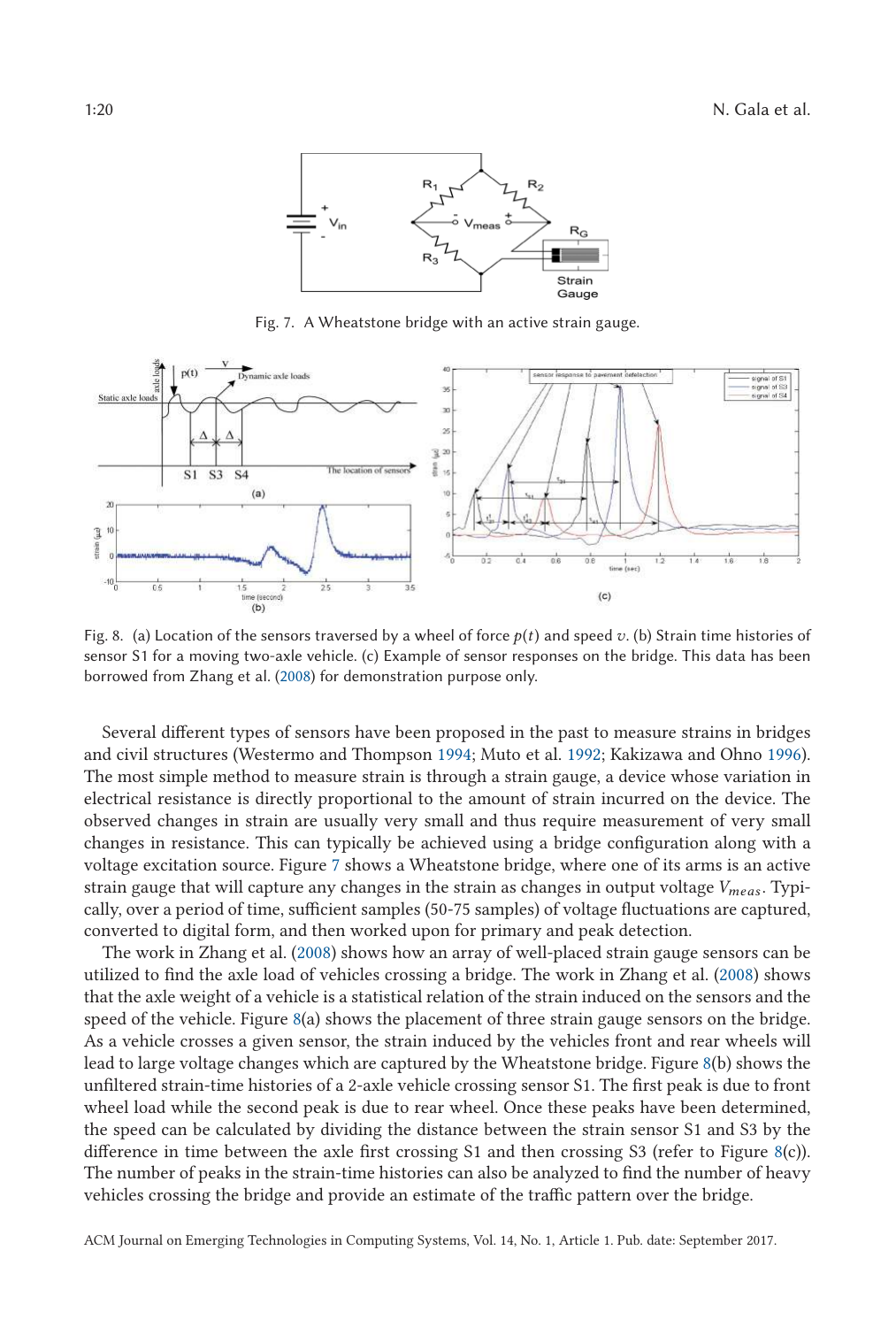| <b>ALGORITHM 7: Peak Detection</b>                         |  |  |  |
|------------------------------------------------------------|--|--|--|
| <b>Input:</b> N Strain samples                             |  |  |  |
| <b>Output:</b> Primary and secondary peaks                 |  |  |  |
| $1 M \leftarrow 2$ ;                                       |  |  |  |
| $2$ Sort-(M,Dec);                                          |  |  |  |
| 3 Read the first and second element from the sorted array. |  |  |  |
|                                                            |  |  |  |

In current day conventional systems, the analog signal  $V_{meas}$  obtained from the Wheatstone bridge is converted to digital form using ADCs and then processed for further analysis. The advantage of using nano-oscillators for computation is the fact that they can directly work with analog signals, thus, giving away to the use of ADCs. Thus, to compute the primary and secondary peak among M samples, we simply use the  $N^{th}$ -Distinct Max instruction with N $\leftarrow$ 1 and N←2, respectively. In order to perform both the operations simultaneously, one can use the Sort-N instruction with N←2. A sorted order of the peaks also helps in performing outliers analysis and further damage detection. It is also easier to filter out smaller vehicle peaks by ignoring the array after a threshold peak value has been crossed. Algorithm 7 shows the steps involved in obtaining the primary and secondary peaks from the co-processor. Once the sorting is performed, the hostpc can read the required sample values from the sorted array using AddrOut and DataOut ports of the read-out circuitry (Figure 3).

*5.3.1 Results.* Similar to the VQ analysis, we generated random sets of 50 samples in the range  $(0,300)$  and performed sort and  $N_{th}$ -Distinct Max instructions on them using the Kuramoto model. The output was verified against a conventional  $C_{++}$  implementation. In scenarios where there are multiple elements of the same value, the  $N_{th}$ -Distinct Max operation returns the lowest oscillator number containing the Max value. While the index output of the co-processor for Sorting and  $N^{th}$ -Distinct Max gave perfect results, using the timer values and a mapping function for estimating the peaks suffered from slight error (RMSE of .209), as mentioned in Figure 4.

# 6 PHYSICAL VALIDATION USING HYPERFET

While the Kuramoto model used in this article provides a generic soft model for coupled nanooscillators, it still does not effectively capture all the challenges and issues involved in physical nano-oscillator implementations. In this section, we validate the proposed model using the HyperFET technology-based coupled nano-oscillators as proposed in Tsai et al. (2016) and address some of these challenges.

# 6.1 The HyperFET Model

Recent advances in the manufacturability of systems of complex oxides capable of performing spontaneous metal-insulator transitions under the application of a critical electric field (or temperature) have created an interest in realizing systems of coupled nano-oscillators. A material of particular interest is Vanadium Dioxide (VO<sub>2</sub>). VO<sub>2</sub> is a transition oxide capable of achieving insulator-metal transitions just above room temperature. This phase transition is marked by an abrupt change in conductivity of up to five orders of magnitude as illustrated in Figure 9(a). The work of Datta et al. (2014), Parihar et al. (2014), and Jerry et al. (2016) has demonstrated how a VO2-based compact, scalable, inductor-less, and a functionally dense relaxation oscillator capable of multi-GHz operation can be designed and fabricated in detail. The work in Tsai et al. (2016) shows how two VO2-based Voltage Controlled Relaxation Oscillators (VCROs) can be coupled together through a capacitor in a traditional topology to build a two or more coupled nano-oscillator.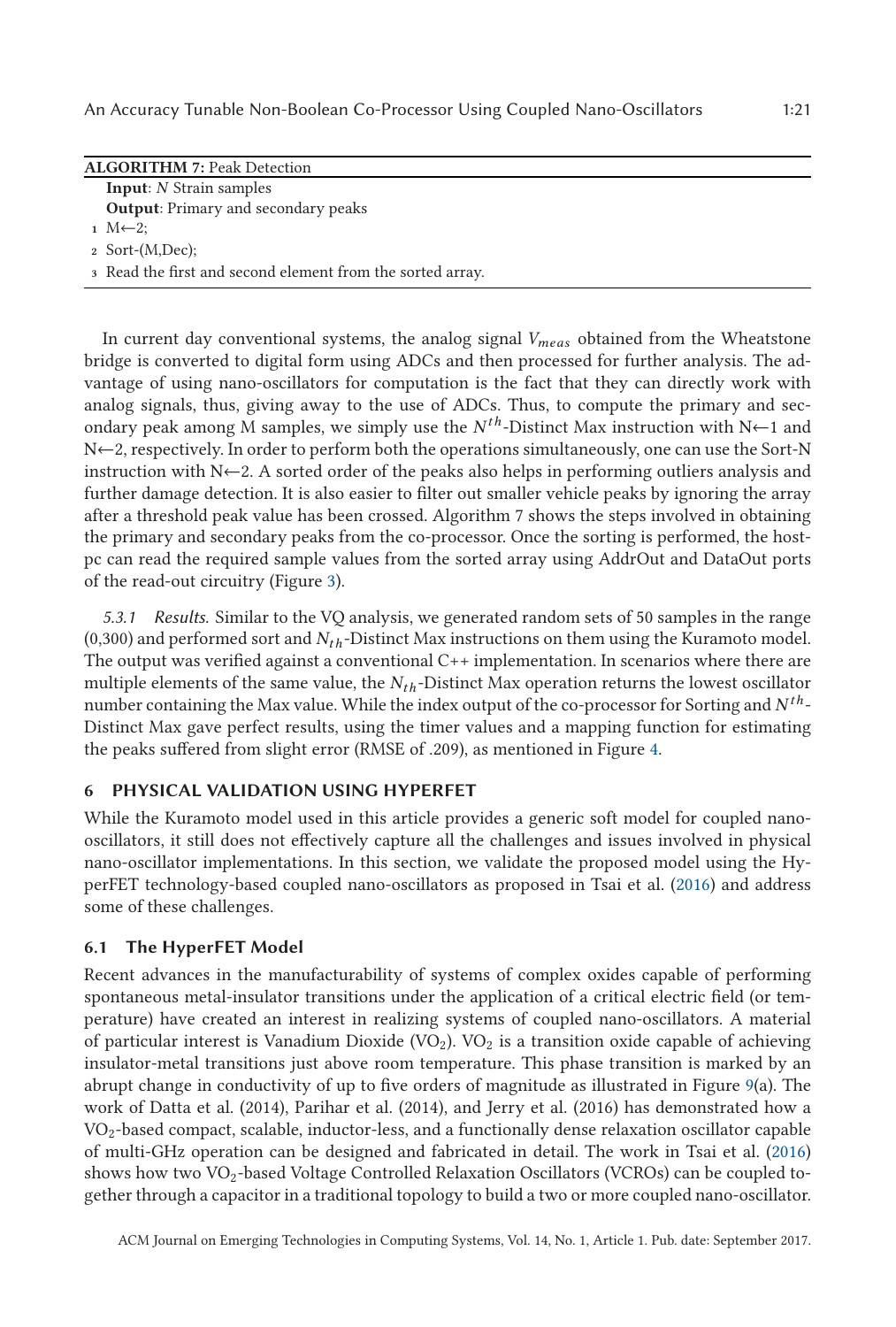

Fig. 9. (a) The insulator-metal transition for the VO<sub>2</sub> in HyperFET. (b) Schematic of the traditional VO<sub>2</sub>based VCRO pair coupled through a capacitor. (c) The non-linear behavior of  $V_{OUT}$  with  $V_A(t)$  and  $V_B(t)$ . (d) The impact of threshold on the input resolution.

An example of this coupled oscillator circuit is replicated in Figure 9(b) for reference. When  $V_A(t) = V_B(t)$ , both VCROs synchronize at the same frequency and the phase difference between the outputs of the two oscillators stabilizes at  $\pi$ . As the difference between the V<sub>A</sub>(t) and V<sub>B</sub>(t) increases, the frequency difference also increases and, thus, out-of-phase oscillations can be observed at  $V_{OUT}$  after a few cycles. In Tsai et al. (2016), a few different topologies are introduced for supporting a different number of coupled oscillators and different read-out interfaces.

It is observed that the output signal  $V_{OUT}$  of Figure 9(b) reflects the relationship of input voltages  $V_A(t)$  and  $V_B(t)$ . The pulses of  $V_{OUT}$  will be minimal and of the same amplitude when  $V_A(t)$  =  $V_B(t)$ . In the case of  $V_A(t) \neq V_B$ , the amplitude of  $V_{OUT}$  increases.  $V_{OUT}$  thus shares a non-linear relation with the inputs  $V_A(t)$  and  $V_B(t)$ , which has been captured in Figure 9(c). We exploit this characteristic of the device to differentiate between synchronizing and non-synchronizing inputs by employing a simple 1-bit comparator (1-bit ADC) at  $V_{OUT}$ . This comparator logic generates a pulse when the amplitude of  $V_{OUT}$  is below a particular threshold indicating the occurrence of synchronization. For  $V_{OUT}$  values above this threshold, the output of the comparator remains idle.

Works such as Shukla et al. (2015), Frougier et al. (2016), and Srinivasa et al. (2016) have been successful in experimentally fabricating HyperFETs, in which a MOSFET is built together with  $VO<sub>2</sub>$ within the same die. Furthermore, the  $VO<sub>2</sub>$  material can also be fabricated on top of the source or drain contact, thereby allowing the oscillators and the traditional MOSFET logic-based read-out circuit to exist within the same die without significant overheads. However, due to the emerging nature of these devices, the fabrication is limited to only a few devices and the entire design fabrication is not viable. Consequently, we use models calibrated with the physical realizations in this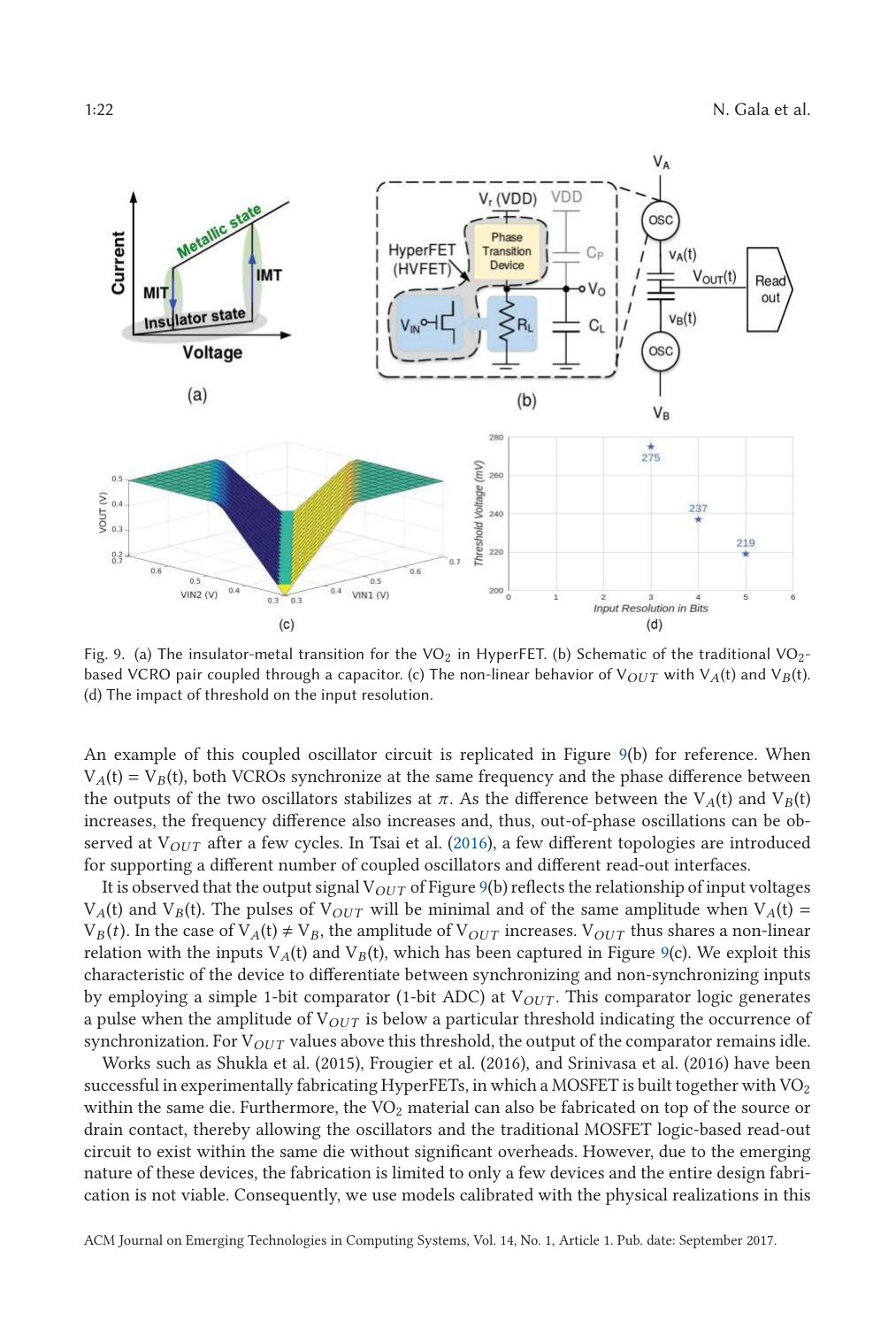

Fig. 10. (a) An array of four two-coupled oscillators. (b) Behavior for (a) when  $V_{ref}$  is swept from 700mV to 300mV in steps of 12mV.

work. Further, we have tuned the interface between the analog sensors and the coupled oscillators to fit the input voltage range supported by the device. In this article, we used the parameters from Tsai et al. (2016) to build a MATLAB model of the device, which supports an input voltage range of 0.3V-0.7V with an output voltage ( $V_{OUT}$ ) range of 0.2V-0.5V. Through MATLAB simulations, the devices are used for a 5-bit resolution for a threshold voltage of 219mV. In other words, the input voltages to the oscillator take up to 32 values between 0.3V-0.7V and the consecutive voltages are at least 12mV apart. Choosing a different threshold value leads to different input resolutions as shown in Figure 9(d).

### 6.2 Validating the ISA on HyperFET

The previously described coupled oscillator model achieves synchronization within very few cycles, which cannot be captured by the timer module or be directly used by the algorithms proposed in Section 4. We now describe the modifications required in the context of HyperFET-based oscillators to perform the necessary operations proposed in this article.

Let's consider the task of finding the  $3^{rd}$  maximum for a given set of four input samples - A, B, C, and D. Using the exact model and the granularity characteristics derived previously, we can assume the samples to take the following values: A=544mV, B=500mV, C=652mV, and D=400mV and the threshold voltage to be 219mV. Thus, the task of finding the  $3^{rd}$  maximum should return the sample B as the answer.

We use an array of four two-coupled oscillators to perform the required task as shown in Figure 10(a). As a first step, the input samples A, B, C, and D are latched onto one input of the respective oscillators. The other input of each oscillators is tied to common voltage source  $V_{ref}$ . As a next step, we sweep the voltage of  $V_{ref}$  from 700mV to 300mV in steps defined by the granularity selected (i.e., 12mV). As the  $V_{ref}$  voltage hits 652mV, the output of oscillator-C drops to 200mV causing the output  $V_{OUTC}$  of the 1-bit comparator to go high. This signal is fed to the WTA circuit of Figure 3, which increments the counter to one and the rest of the circuit progresses, as highlighted in Algorithm 1. At this point, the outputs of oscillators A, B, and D are 373mV, 468mV, and 500mV, respectively. Since each of these values are above the threshold limit of 219mV, the respective comparators do not produce any pulse. Similarly, when  $V_{ref} = 544mV$ , the output  $V_{OUTA}$ goes high and the counter is incremented to two. Finally, when  $V_{ref}$  hits 500mV, the output of oscillator-B drops to 200mV causing the counter to increment to three. The co-processor latches this as the output of the function. The timer module can be used to capture the number of sweeps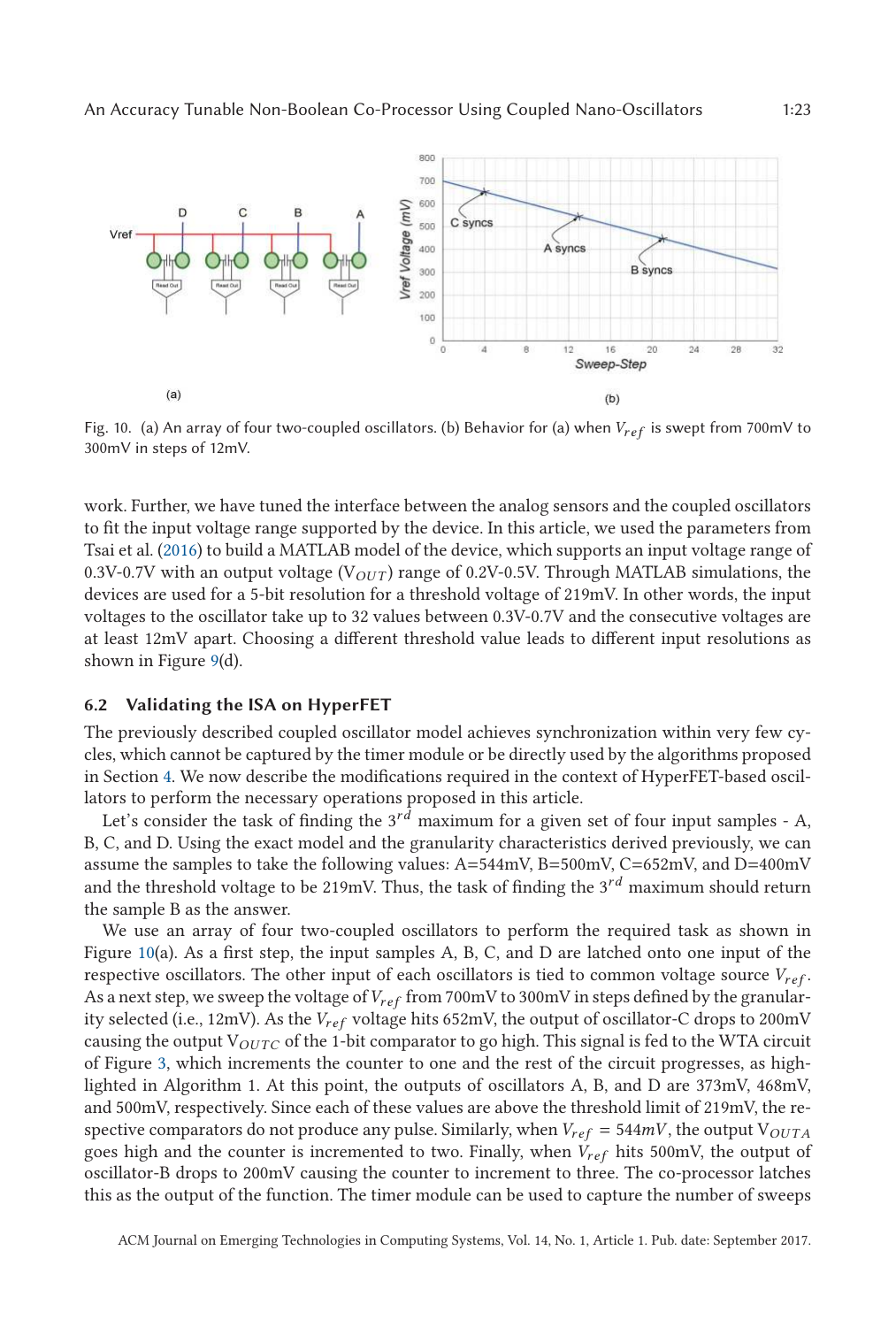|       | Proposed Read-Out Circuit | Conventional Accelerator | Gain           |
|-------|---------------------------|--------------------------|----------------|
| Speed | $1.42\text{GHz}$          | $\approx 400$ MHz        | $3.5\times$    |
| Power | 3.98mW                    | 42.79mW                  | $10.75\times$  |
| Area  | 8.414                     | 118,864                  | 14.12 $\times$ |

Table 4. Improvement in Speed, Power, and Area of the Proposed HyperFET Co-processor Against a Conventional CMOS Accelerator

required to find the  $3^{rd}$  maximum and can use it for further processing by the host-pc as described earlier in this article. This particular principle of voltage sweeping can easily be extended to a generic N-oscillator array and to other functions such as  $N^{th}$ -Distinct Minimum and Sorting as well. Figure 10(b) captures the behavior of the circuit over the entire instruction execution for the previously mentioned experiment. To calculate the DoM between two vectors, say A  $(a_1, a_2, \ldots, a_n)$ and B  $(b_1, b_2, \ldots, b_n)$ , the corresponding elements of each vector are latched as inputs to the same oscillator, i.e.,  $a_i$  and  $b_i$  will be inputs to oscillator osc<sub>i</sub>. The number of oscillators to synchronize will represent the exact DoM between the vectors. However, if the element ordering is not necessary and only the number of similar elements needs to be calculated, then the voltage source  $V_{ref}$ can be swept with discrete values, each corresponding to an element of B, while the other input to the oscillators remain to be elements of vector A.

The instruction-set of the proposed co-processor in this article majorly exploits the comparator property of the oscillators while leveraging the advantages of low-power to obtain the required speed and resolution. With this regard, the previously stated voltage sweeping scheme can also be carried out using simple analog comparators. However, nano-oscillators offer the same functionality with reduced power consumptions and higher sensitivity and fast settling behavior as compared to analog comparators. Additionally, the HyperFET model is capable of comparing multiple inputs (as shown in Tsai et al. (2016)) by coupling more than two oscillators together as opposed to employing an exponential number of comparators in the conventional approach. The work in Tsai et al. (2016) also presents some of the complex functions that can be performed using oscillators, which turn out to be very costly using simple comparators. The oscillators, by virtue of tuning their threshold values, provide a notion of approximate matching, which can be utilized by applications where grouping similar data is required. This property of configurable tolerance for approximation cannot be implemented using traditional voltage comparators. While the proposed co-processor majorly uses the comparator property of the coupled oscillators, the architecture is not limited to just this functionality and can be easily extended to compute more complex instructions as well.

# 7 AREA, POWER, AND SPEED BENEFITS

In this section, we present a comparison of the efficiency of the proposed HyperFET-based coprocessor against a conventional CMOS accelerator performing the same instructions. For the oscillator-based co-processor, the global controller and the readout circuitry were designed in RTL using Bluespec System Verilog (BSV). The conventional CMOS circuitry performing the same functions was designed in BSV as well. Each of the circuits were designed to handle up to 32 simultaneous inputs, i.e., Sorting or DoM between 32 numbers or samples in parallel. Both designs were synthesized using the Synopsys Design Compiler using a 32nm technology. The speed, area, and power benefits of the proposed co-processor (including the oscillators and readout circuit) over the conventional CMOS accelerator are shown in Table 4. The implementation of the Match-Counting circuit of Figure 3(b) adds a further area and power overheads of 5.5% and 1.5%, respectively. The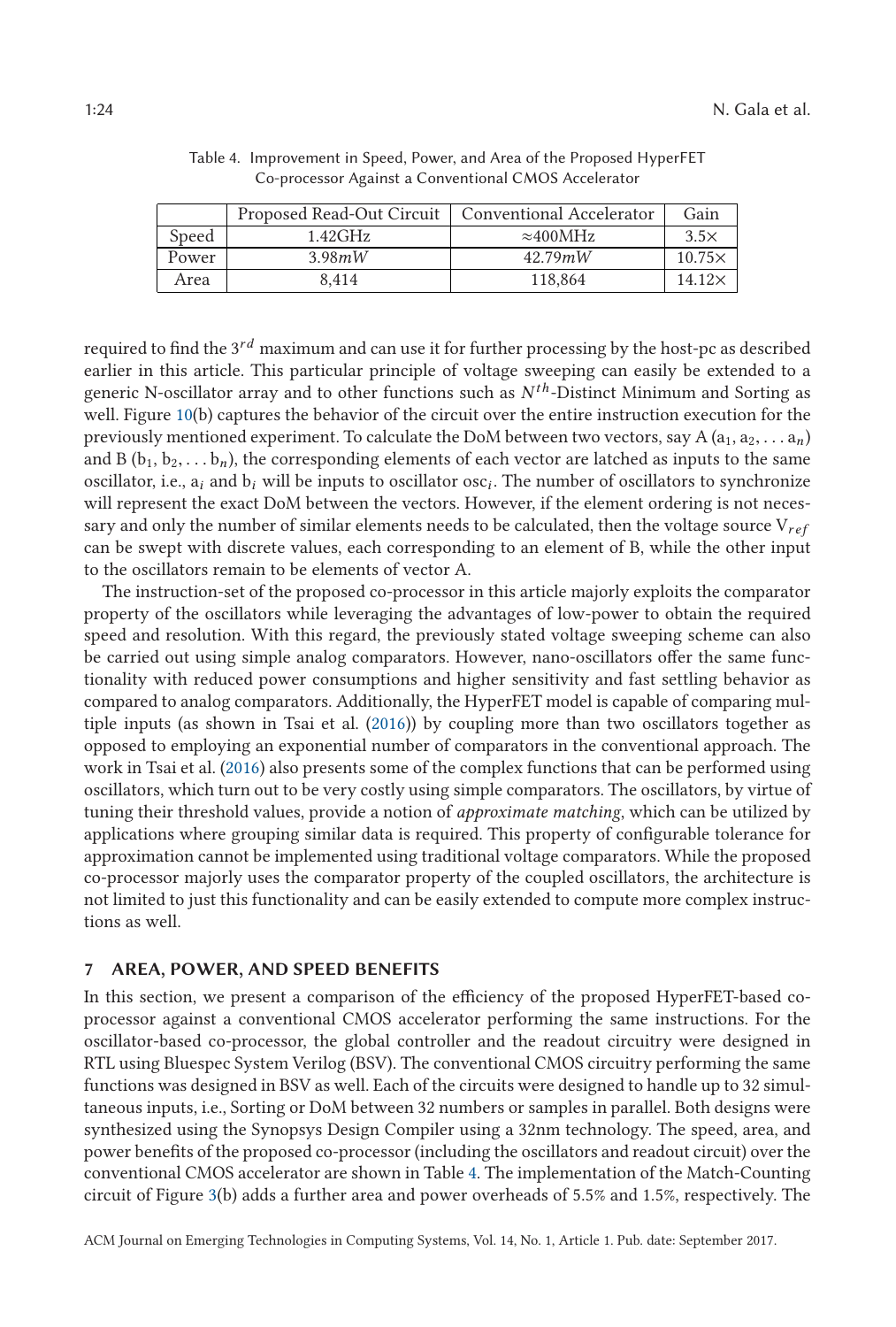improvement in speed is obtained due to the reduction in critical path of the design. The readout circuitry is also significantly smaller as compared to the conventional CMOS accelerator, which employs a large sorting circuitry and 32 comparators for performing the DoM function. In addition to the gains listed in Table 4, the HyperFET-based solution also has additional benefits at the analog digital interfaces. The HyperFET-based co-processor employs only a single bit comparator (1-bit ADC) for each oscillator at its output, which is much more power efficient than a 5-bit ADC (≈6mV) employed for each input of the conventional CMOS accelerator.

While those results in Table 4 have already shown promising results with the model in Tsai et al. (2016), it could be even more encouraging when applied with further scaled devices when more orders of resistance difference in difference phases becomes possible, or when smaller operation voltage is feasible. In this article, we have employed HyperFETs to perform linear functions. However, the non-linear characteristics of the oscillator (shown in Figure 9(c)) can be further exploited to execute functions such as norm-distance calculation commonly used in image processing applications. The HyperFETs have shown to be much more power and area efficient in such scenarios than their conventional Boolean counterparts (Shukla et al. 2014; Tsai et al. 2016).

# 8 CONCLUSION

An ideal computing system would be one which is compact and consumes minimal power. With the end of classical Dennard Scaling and the eminent fall of Moore's law, it is not possible to further shrink size or reduce power consumption of conventional computing chips. It has thus become necessary to explore and adapt to alternate computing paradigms which provide a more elegant solution to the power crisis. This article explores the non-Boolean computing paradigm, which employs nano-oscillators for performing computations. A nano-oscillator–based co-processor is proposed, which is capable of performing basic functions commonly found in today's applications. The article explains in detail micro-architecture of the required co-processor. The processor is aimed at catering to approximate applications, which derive direct analog inputs and can tolerate a certain amount of error at the output. The article also describes how the accuracy of the output of the processor can be tuned by the programmer providing a runtime-vs-accuracy tradeoff. The article also verifies the proposed architecture with the help of a soft model of the Kuramoto oscillators. Several real-world applications have also been mapped on the architecture to highlight benefits. The validation of the architecture was carried out using the HyperFET technology-based coupled nano-oscillators, which provide a 3.5× speed-up in clock frequency while simultaneously reducing the area and power consumption by 10.75× and 14.12×, respectively, as compared to a conventional accelerator. The article also highlights some of the non-idealities and challenges involved in realizing physical oscillator implementations in the context of HyperFET transistors.

# REFERENCES

- ASTM. 1990. Standard practices for cycle counting in fatigue analysis. In American Society for Testing and Materials, West Conshohocken, PA. https://www.astm.org/Standards/E1049.htm.
- U. R. Babu, Y. Venkateswarlu, and A. K. Chintha. 2014. Handwritten digit recognition using k-nearest neighbour classifier. In Proceedings of the 2014 World Congress on Computing and Communication Technologies (WCCCT), 60–65.
- Baidar Bakht and Aftab Mufti. 2015. Bridges: Analysis, Design, Structural Health Monitoring, and Rehabilitation. Springer International Publishing, Cham, Chapter Structural Health Monitoring, 307–354.
- Sebastian Thimotee Bartsch, Alexandru Rusu, and A. M. Ionescu. 2012. Phase-locked loop based on nanoelectromechanical resonant-body field effect transistor. Applied Physics Letters 101, 15 (2012), 153116.
- M. Bohr. 2007. A 30 year retrospective on Dennard's MOSFET scaling paper. IEEE Solid-State Circuits Society Newsletter 12, 1 (2007), 11–13.
- G. Bozis and John D. Hadjidemetriou. 1999. On the continuation of periodic orbits from the restricted to the general threebody problem. Celestial Mechanics 13, 2 (1999), 127–136.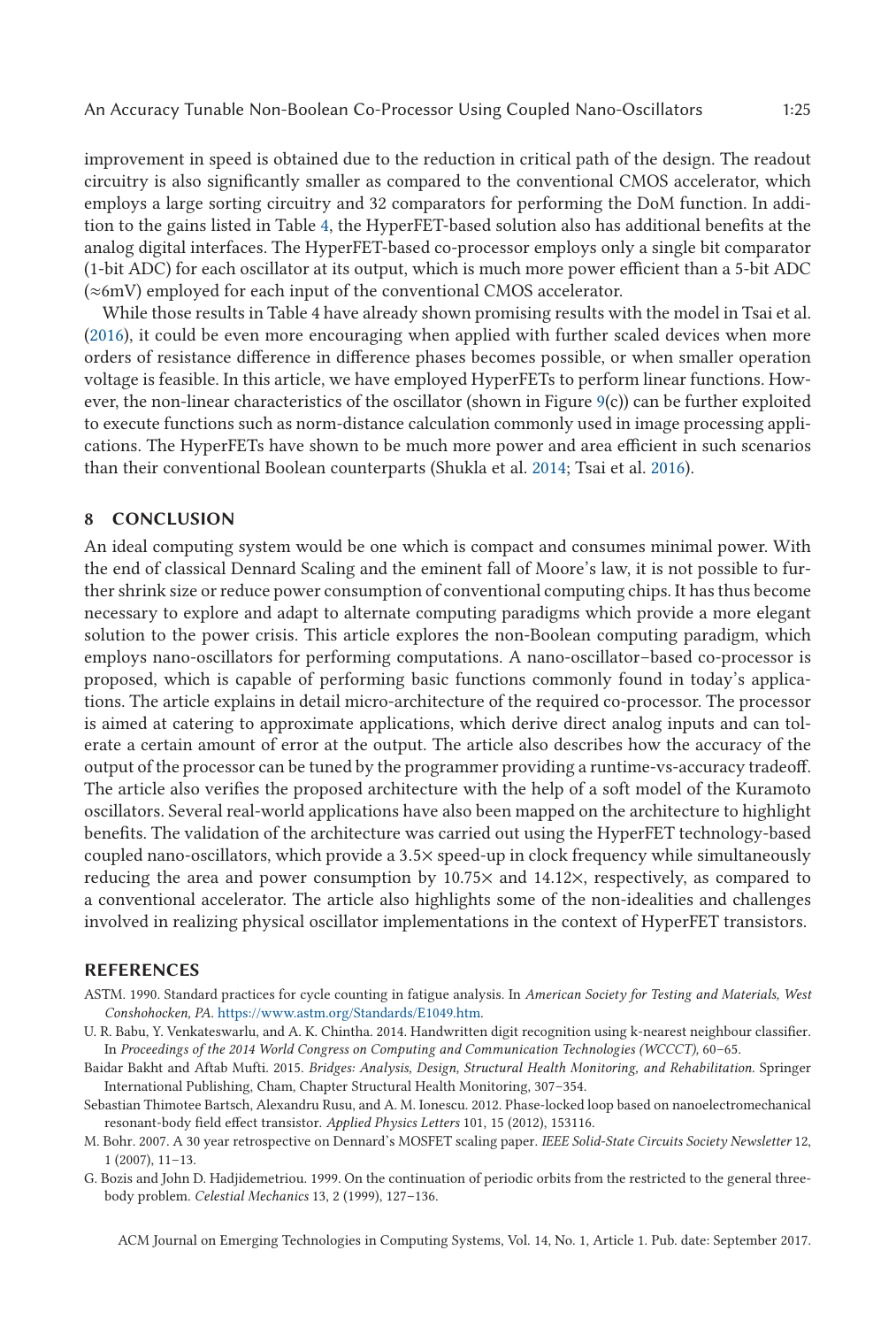- Trong Tu Bui and Tadashi Shibata. 2008. Compact bell-shaped analog matching-cell module for digital-memory-based associative processors. Japanese Journal of Applied Physics 47, 4S (2008), 2788.
- Ke Chen and DeLiang Wang. 2002. A dynamically coupled neural oscillator network for image segmentation. Neural Networks 15, 3 (2002), 423–439.
- Tianshi Chen, Zidong Du, Ninghui Sun, Jia Wang, Chengyong Wu, Yunji Chen, and O. Temam. 2015. A high-throughput neural network accelerator. IEEE Micro 35, 3 (May2015), 24–32.
- Yunji Chen, Tao Luo, Shaoli Liu, Shijin Zhang, Liqiang He, Jia Wang, Ling Li, Tianshi Chen, Zhiwei Xu, Ninghui Sun, and Olivier Temam. 2014. DaDianNao: A machine-learning supercomputer. In Proceedings of the 47th Annual IEEE/ACM International Symposium on Microarchitecture (MICRO'47). IEEE Computer Society, Washington, D.C., 609–622.
- Vinay K. Chippa, Srimat T. Chakradhar, Kaushik Roy, and Anand Raghunathan. 2013. Analysis and characterization of inherent application resilience for approximate computing. In Proc. DAC. 113:1–113:9.
- N. Chopra and M. W. Spong. 2005. On synchronization of Kuramoto oscillators. In Proceedings of the 44th IEEE Conference on Decision and Control, 2005 and 2005 European Control Conference (CDC-ECC'05). 3916–3922.
- N. Chopra and M. W. Spong. 2009. On exponential synchronization of Kuramoto oscillators. IEEE Trans. Automat. Control 54, 2 (Feb.2009), 353–357.
- G. Csaba, M. Pufall, D. Nikonov, G. Bourianoff, A. Horvath, T. Roska, and W. Porod. 2012. Spin torque oscillator models for applications in associative memories. In Proceedings of the 2012 13th International Workshop on Cellular Nanoscale Networks and Their Applications (CNNA). 1–2.
- S. Datta, N. Shukla, M. Cotter, A. Parihar, and A. Raychowdhury. 2014. Neuro inspired computing with coupled relaxation oscillators. In Proceedings of the 2014 51st ACM/EDAC/IEEE Design Automation Conference (DAC). 1–6.
- Robert H. Dennard, Fritz H. Gaensslen, Hwa nien Yu, V. Leo Rideout, Ernest Bassous, Andre, and R. Leblanc. 1974. Design of ion-implanted MOSFETs with very small physical dimensions. IEEE J. Solid-State Circuits (1974), 256.
- Hadi Esmaeilzadeh, Emily Blem, Renee St. Amant, Karthikeyan Sankaralingam, and Doug Burger. 2011. Dark silicon and the end of multicore scaling. In Proceedings of the 38th Annual International Symposium on Computer Architecture (ISCA'11). ACM, New York, NY, 365–376.
- J. Frougier, N. Shukla, D. Deng, M. Jerry, A. Aziz, L. Liu, G. Lavallee, T. S. Mayer, S. Gupta, and S. Datta. 2016. Phasetransition-FET exhibiting steep switching slope of 8mV/decade and 36 2016 IEEE Symposium on VLSI Technology.  $1 - 2.$
- S. Furui. 1991. Vector-quantization-based speech recognition and speaker recognition techniques. In Proceedings of the 1991 Conference Record of the Twenty-Fifth Asilomar Conference on Signals, Systems and Computers. 954–958.
- Neel Gala, V. R. Devanathan, K. Srinivasan, V. Visvanathan, and V. Kamakoti. 2014. ProCA: Progressive configuration aware design methodology for low power stochastic ASICs. In Proceedings of the 2014 27th International Conference on VLSI Design and 2014 13th International Conference on Embedded Systems. 342–347.
- Neel Gala, V. R. Devanathan, V Visvanathan, and V. Kamakoti. 2015. Best is the enemy of good: Design techniques for low power tunable approximate application specific integrated chips targeting media-based applications. Journal of Low Power Electronics 11, 2 (2015), 133–148.
- Neel Gala, V. R. Devanathan, V. Visvanathan, V. Gandhi, and V. Kamakoti. 2013. Tunable stochastic computing using layered synthesis and temperature adaptive voltage scaling. In Proceedings of the 2013 5th Asia Symposium on Quality Electronic Design (ASQED). 103–112.
- Jayavardhana Gubbi, Rajkumar Buyya, Slaven Marusic, and Marimuthu Palaniswami. 2013. Internet of things (IoT): A vision, architectural elements, and future directions. Future Generation Computer Systems 29, 7 (2013), 1645–1660.
- Frank C. Hoppensteadt and Eugene M. Izhikevich. 1999. Oscillatory neurocomputers with dynamic connectivity. Phys. Rev. Lett. 82, 14 (Apr.1999), 2983–2986.
- David Horn and Irit Opher. 1999. Collective excitation phenomena and their applications. In Pulsed Neural Networks. MIT Press, 297–320.
- Matthew Jerry, Wei yu Tsai, Baihua Xie, Xueqing Li, Vijay Narayanan, Arijit Raychowdhury, and Suman Datta. 2016. Phase transition oxide neuron for spiking neural networks. In Proceedings of the 74th Device Research Conference (DRC).
- John L. Johnson. 1994. Pulse-coupled neural nets: Translation, rotation, scale, distortion, and intensity signal invariance for images. Applied Optics 33, 26 (1994), 6239–6253.
- S. Kaka, M. R. Pufall, W. H. Rippard, T. J. Silva, S. E. Russek, and J. A. Katine. 2006. Mutual phase-locking of microwave spin torque nano-oscillators. In Proceedings of the IEEE International INTERMAG 2006 Magnetics Conference. 2–2.
- T Kakizawa and S Ohno. 1996. Utilization of shape memory alloy as a sensing material for smart structures. In Proc. Advanced Composite Materials in Bridges and Structures. 67–74.
- H. B. Kekre, A. A. Athawale, and G. J. Sharma. 2011. Speech recognition using vector quantization. In Proceedings of the International Conference Workshop on Emerging Trends in Technology (ICWET'11). ACM, New York, NY, 400–403.
- H. B. Kekre, T. K. Sarode, V. A. Bharadi, A. A. Agrawal, R. J. Arora, and M. C. Nair. 2010. Iris recognition using vector quantization. In Proceedings of the International Conference on Signal Acquisition and Processing, 2010 (ICSAP'10). 58–62.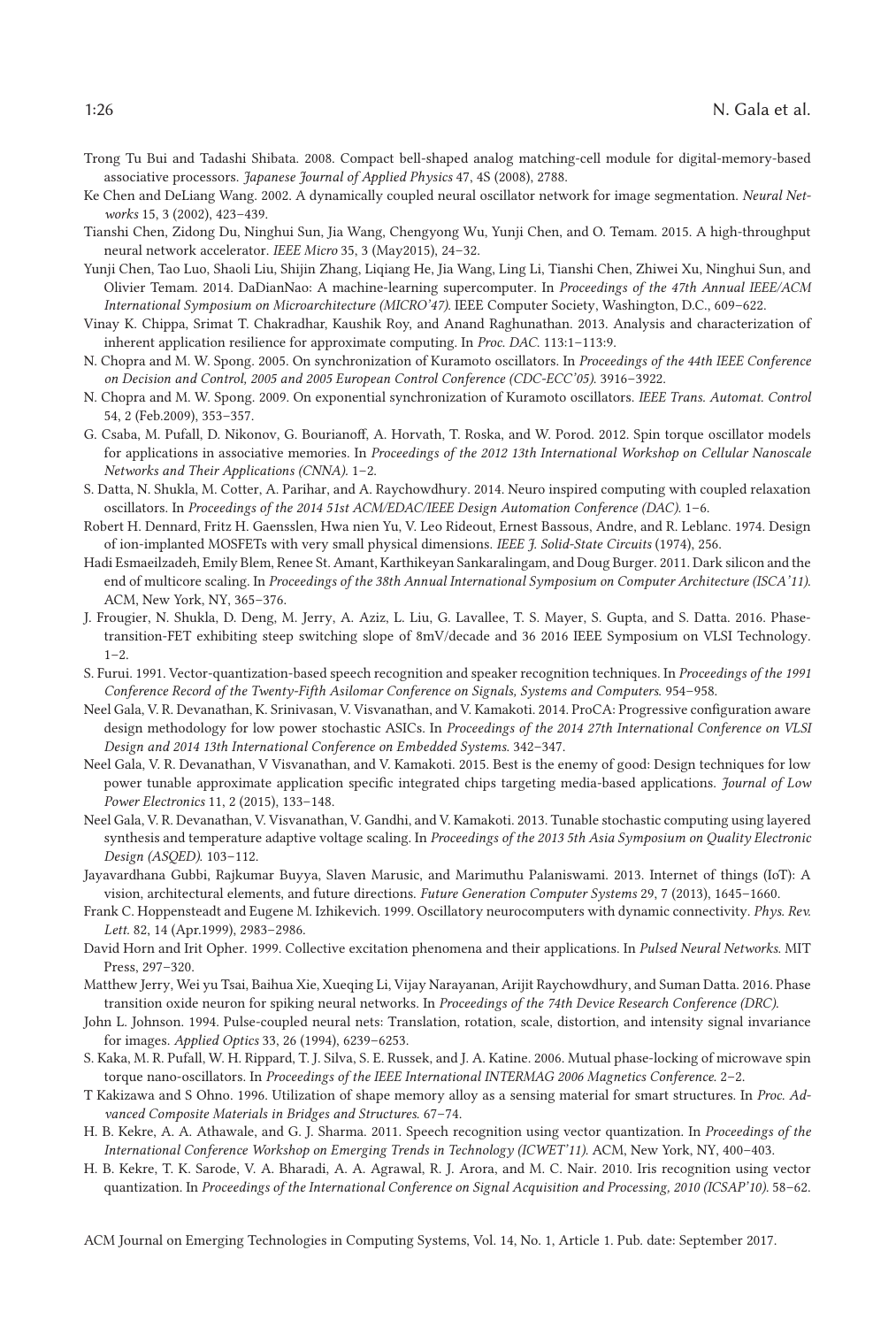### An Accuracy Tunable Non-Boolean Co-Processor Using Coupled Nano-Oscillators 1:27

- Y. Kim, I. Hong, and H. J. Yoo. 2015. 18.3 A 0.5V 54 W ultra-low-power recognition processor with 93.5% accuracy geometric vocabulary tree and 47.5% database compression. In Proceedings of the 2015 IEEE International Solid-State Circuits Conference (ISSCC). 1–3.
- Yoshiki Kuramoto. 2012. Chemical Oscillations, Waves, and Turbulence. Vol. 19. Springer Science & Business Media.
- K. Kyamakya, J. C. Chedjou, M. A. Latif, and U. A. Khan. 2010. A novel image processing approach combining a coupled nonlinear oscillators'-based paradigm with cellular neural networks for dynamic robust contrast enhancement. In Proceedings of the 2010 12th International Workshop on Cellular Nanoscale Networks and Their Applications (CNNA).  $1 - 7$ .
- S. Levitan, Y. Fang, D. Dash, T. Shibata, D. Nikonov, and G. Bourianoff. 2012. Non-boolean associative architectures based on nano-oscillators. In Proceedings of the 2012 13th International Workshop on Cellular Nanoscale Networks and Their Applications (CNNA). 1–6.
- M. Lichman. 2013. UCI Machine Learning Repository. Retrieved from http://archive.ics.uci.edu/ml.
- Hongzhi Liu, Qiyong Guo, Mantao Xu, and I-Fan Shen. 2008. Fast image segmentation using region merging with a knearest neighbor graph. In Proceedings of the 2008 IEEE Conference on Cybernetics and Intelligent Systems. 179–184.
- Xiuwen Liu and DeLiang L. Wang. 1999. Range image segmentation using a relaxation oscillator network. IEEE Transactions on Neural Networks 10, 3 (1999), 564–573.
- Akira Mita and Shinpei Takhira. 2003. A smart sensor using a mechanical memory for structural health monitoring of a damage-controlled building. Smart Materials and Structures 12, 2 (2003), 204.
- Norio Muto, Hiroaki Yanagida, Teruyuki Nakatsuji, Minoru Sugita, Yasushi Ohtsuka, and Yasuhiro Arai. 1992. Design of intelligent materials with self-diagnosing function for preventing fatal fracture. Smart Materials and Structures 1, 4 (1992), 324.
- V. Narayanan, S. Datta, G. Cauwenberghs, D. Chiarulli, S. Levitan, and P. Wong. 2014. Video analytics using beyond CMOS devices. In Proceedings of the Design, Automation and Test in Europe Conference and Exhibition (DATE), 2014. 1–5.
- Nasser M. Nasrabadi and Robert A. King. 1988. Image coding using vector quantization: A review. IEEE Transactions on Communications 36, 8 (1988), 957–971.
- Dmitri E. Nikonov, Gyorgy Csaba, Wolfgang Porod, Tadashi Shibata, Danny Voils, Dan Hammerstrom, Ian A. Young, and George I. Bourianoff. 2013. Coupled-oscillator associative memory array operation for pattern recognition. In IEEE Journal on Exploratory Solid-State Computational Devices and Circuits 1, 85–93.
- A. Parihar, N. Shukla, S. Datta, and A. Raychowdhury. 2014. Exploiting synchronization properties of correlated electron devices in a non-Boolean computing fabric for template matching. IEEE Journal on Emerging and Selected Topics in Circuits and Systems 4, 4 (Dec2014), 450–459.
- P. H. Pham, D. Jelaca, C. Farabet, B. Martini, Y. LeCun, and E. Culurciello. 2012. NeuFlow: Dataflow vision processing system-on-a-chip. In Proceedings of the 2012 IEEE 55th International Midwest Symposium on Circuits and Systems (MWS-CAS). 1044–1047.
- Poonam and M. Dutta. 2012. Performance analysis of clustering methods for outlier detection. In Proceedings of the 2012 2nd International Conference on Advanced Computing Communication Technologies. 89–95.
- M. Price, J. Glass, and A. P. Chandrakasan. 2014. 27.2 A 6mW 5k-word real-time speech recognizer using WFST models. In Proceedings of the 2014 IEEE International Solid-State Circuits Conference Digest of Technical Papers (ISSCC). 454–455.
- T. Roska, A. Horvath, A. Stubendek, F. Corinto, G. Csaba, W. Porod, T. Shibata, and G. Bourianoff. 2012. An associative memory with oscillatory CNN arrays using spin torque oscillator cells and spin-wave interactions architecture and end-to-end simulator. In Proceedings of the 2012 13th International Workshop on Cellular Nanoscale Networks and Their Applications (CNNA). 1–3.
- Tamás Roska and Ángel Rodríguez-Vázquez. 2002. Toward visual microprocessors. Proc. IEEE 90, 7 (2002), 1244–1257.
- Mrigank Sharad, Karthik Yogendra, and Kaushik Roy. 2013. Energy efficient computing using coupled dual-pillar spin torque nano oscillators. IEEE/ACM International Symposium on Nanoscale Architectures (NANOARCH). 28-29.
- T. Shibata, R. Zhang, S. Levitan, D. Nikonov, and G. Bourianoff. 2012. CMOS supporting circuitries for nano-oscillator-based associative memories. In Proceedings of the 2012 13th International Workshop on Cellular Nanoscale Networks and Their Applications (CNNA). 1–5.
- N. Shukla, A. Parihar, M. Cotter, M. Barth, X. Li, N. Chandramoorthy, H. Paik, D. G. Schlom, V. Narayanan, A. Raychowdhury, and S. Datta. 2014. Pairwise coupled hybrid vanadium dioxide-MOSFET (HVFET) oscillators for non-Boolean associative computing. In Proceedings of the 2014 IEEE International Electron Devices Meeting (IEDM). 28.7.1– 28.7.4.
- Nikhil Shukla, Arun V. Thathachary, Ashish Agrawal, Hanjong Paik, Ahmedullah Aziz, Darrell G. Schlom, Sumeet Kumar Gupta, Roman Engel-Herbert, and Suman Datta. 2015. A steep-slope transistor based on abrupt electronic phase transition. Nature Communications 7, 6 (2015), 7812.
- S. Srinivasa, A. Aziz, N. Shukla, X. Li, J. Sampson, S. Datta, J. P. Kulkarni, V. Narayanan, and S. K. Gupta. 2016. Correlated material enhanced SRAMs with robust low power operation. IEEE Transactions on Electron Devices 63, 12 (2016), 4744– 4752.